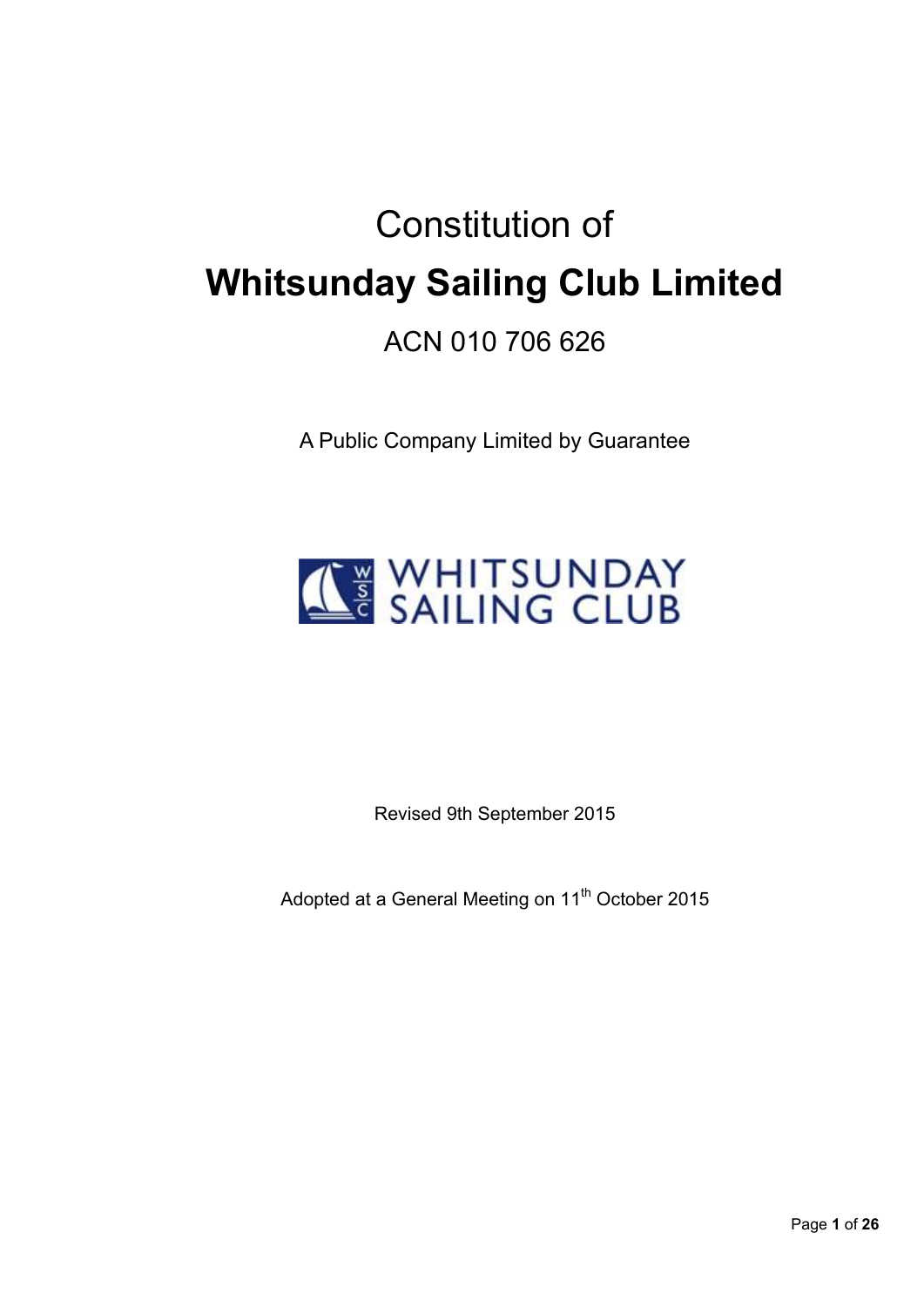# **Contents**

| 1  |  |
|----|--|
| 2  |  |
| 3  |  |
| 4  |  |
| 5  |  |
| 6  |  |
| 7  |  |
| 8  |  |
| 9  |  |
| 10 |  |
|    |  |
| 11 |  |
| 12 |  |
| 13 |  |
| 14 |  |
| 15 |  |
| 16 |  |
| 17 |  |
| 18 |  |
| 19 |  |
| 20 |  |
| 21 |  |
| 22 |  |
| 23 |  |
| 24 |  |
| 25 |  |
| 26 |  |
| 27 |  |
| 28 |  |
| 29 |  |
| 30 |  |
| 31 |  |
| 32 |  |
| 33 |  |
|    |  |
| 34 |  |
| 35 |  |
| 36 |  |
| 37 |  |
| 38 |  |
| 39 |  |
| 40 |  |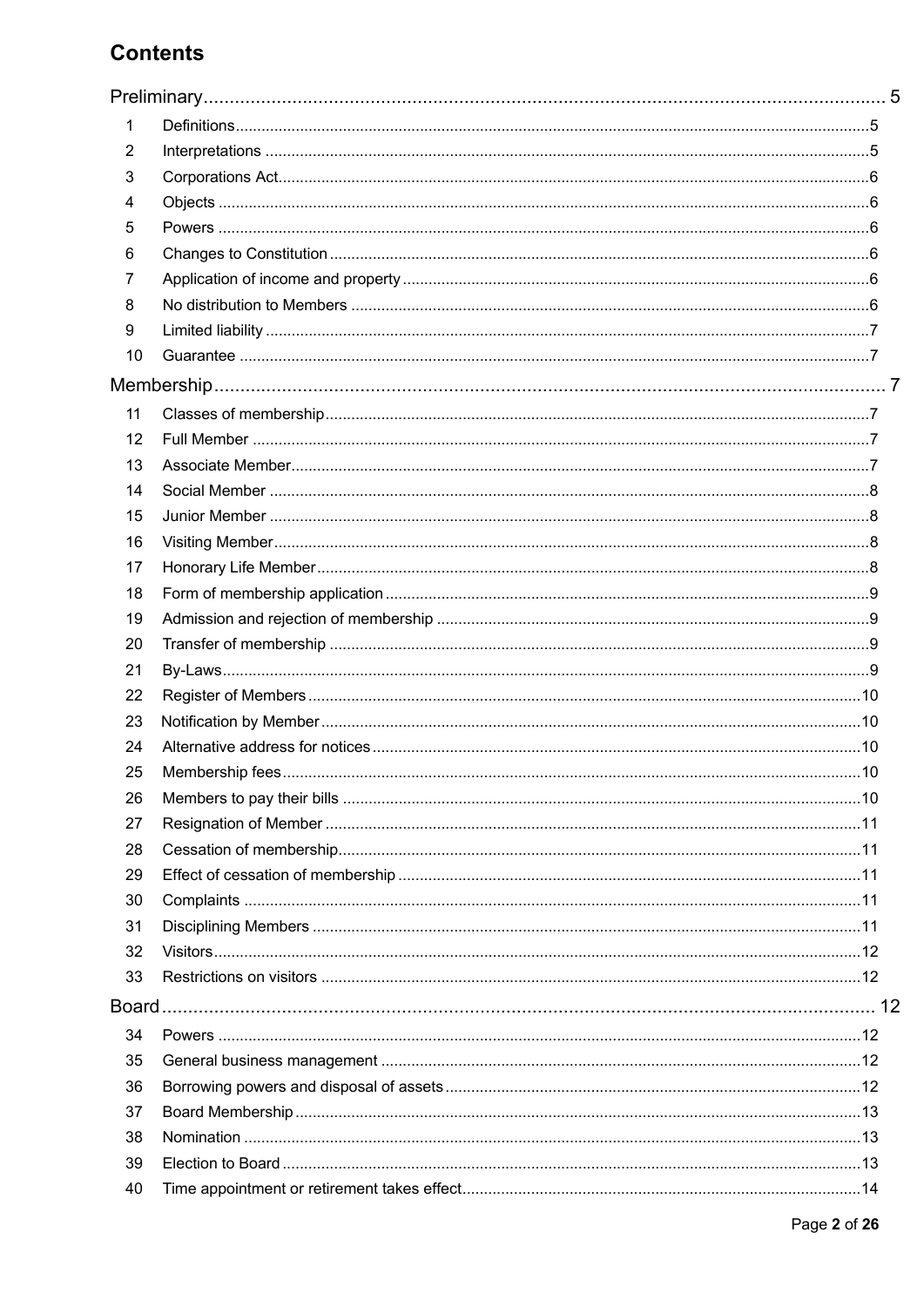| 41 |     |
|----|-----|
| 42 |     |
| 43 |     |
| 44 |     |
| 45 |     |
| 46 |     |
| 47 |     |
| 48 |     |
| 49 |     |
| 50 |     |
|    |     |
| 51 |     |
| 52 |     |
| 53 |     |
| 54 |     |
| 55 |     |
| 56 |     |
| 57 |     |
| 58 |     |
| 59 |     |
|    |     |
| 60 |     |
| 61 |     |
| 62 |     |
|    |     |
| 63 |     |
|    | .17 |
| 65 |     |
| 66 |     |
| 67 |     |
| 68 |     |
| 69 |     |
|    |     |
| 70 |     |
| 71 |     |
| 72 |     |
| 73 |     |
| 74 |     |
| 75 |     |
| 76 |     |
| 77 |     |
| 78 |     |
| 79 |     |
| 80 |     |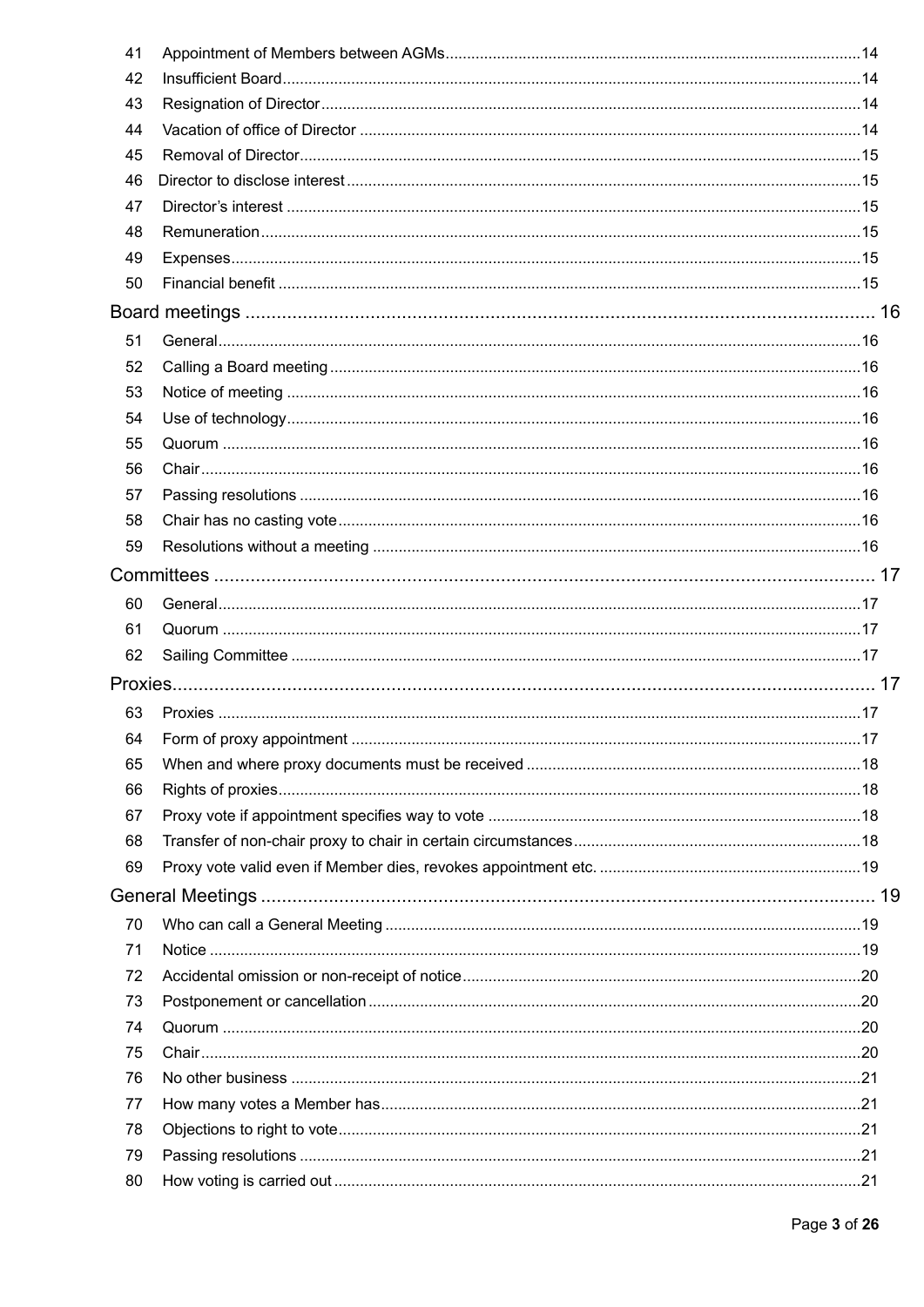| 81  |  |  |  |
|-----|--|--|--|
| 82  |  |  |  |
| 83  |  |  |  |
| 84  |  |  |  |
| 85  |  |  |  |
|     |  |  |  |
| 86  |  |  |  |
| 87  |  |  |  |
|     |  |  |  |
| 88  |  |  |  |
| 89  |  |  |  |
| 90  |  |  |  |
| 91  |  |  |  |
|     |  |  |  |
| 92  |  |  |  |
| 93  |  |  |  |
| 94  |  |  |  |
| 95  |  |  |  |
| 96  |  |  |  |
| 97  |  |  |  |
| 98  |  |  |  |
| 99  |  |  |  |
|     |  |  |  |
| 101 |  |  |  |
|     |  |  |  |
|     |  |  |  |
|     |  |  |  |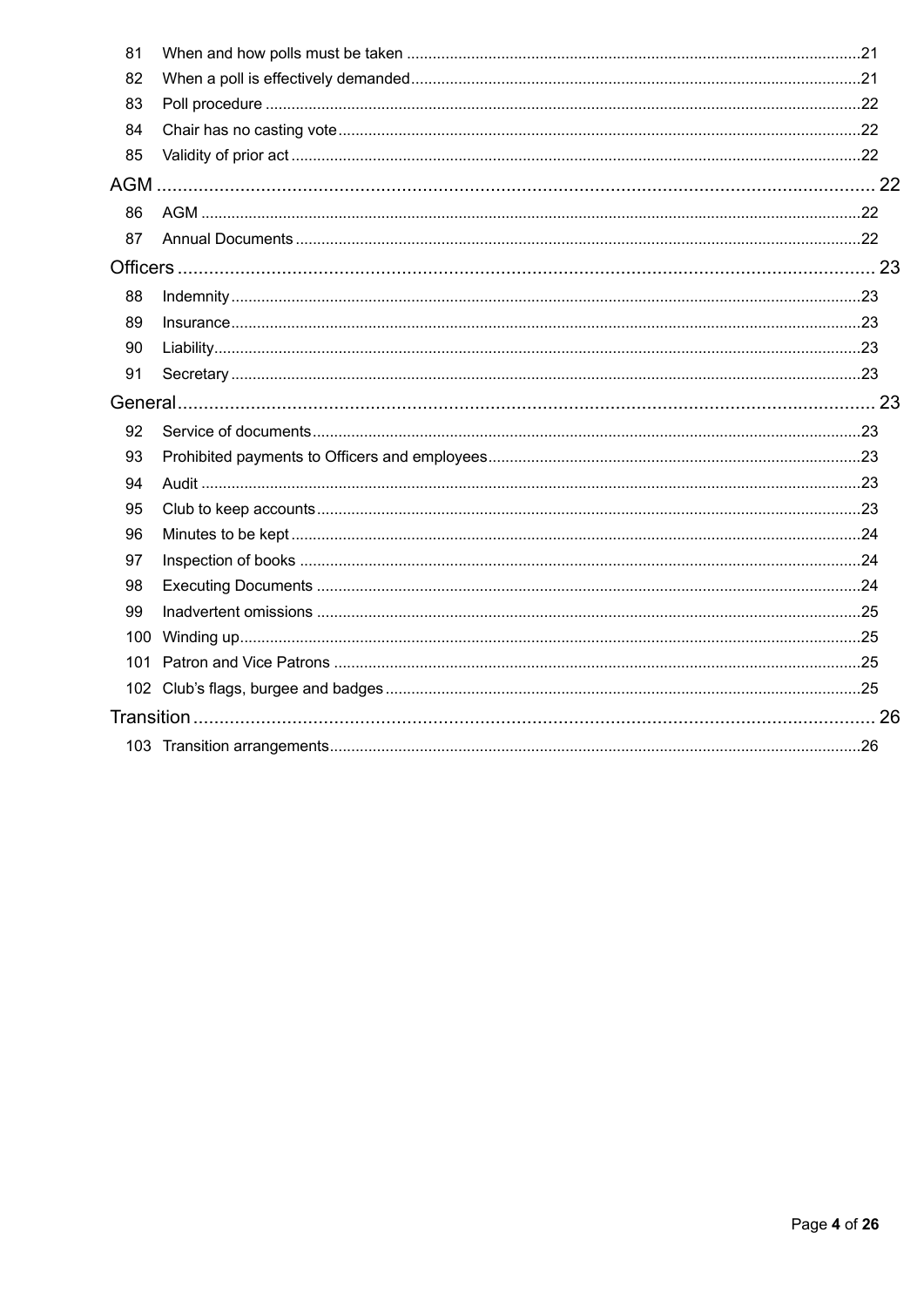# **Preliminary**

## **1 Definitions**

1.1 The following definitions apply unless the context indicates a contrary intention: Act means the Corporations Act 2001 (Cth).

**AGM** means Annual General Meeting.

**Annual Documents** means Annual Report, Audited Financial Report, Auditors Report and others as required by the Act.

**By-Laws** mean any rules or regulations made by the Board pursuant to this Constitution.

**Club** means the company Whitsunday Sailing Club Limited ACN 010706626.

**Constitution** means this document.

**Board** means directors for the time being of the Club or the board assembled as a board.

**Director** means a director of the Club.

**Family** means a person and their spouse/partner and dependant children.

**Flag Officers** are those Directors holding the office of President, Commodore, Rear Commodore Off Beach or Rear Commodore Off Shore.

**General Meeting** means a meeting of members and includes an AGM**.** 

**Member** means a person whose name is entered in the Register as a member of the Club.

**Officer** means a Director, Secretary or such other persons as defined in the Act.

**Register** means the register of members kept in accordance with the Act.

**Rule** means a clause or group of clauses in this Constitution.

**Secretary** means any person appointed to perform the duties of secretary of the Club as required by the Act.

**Special Resolution** means a resolution that, in accordance with the Act, must be passed at a General Meeting by a majority of at least 75% of the votes cast by Members entitled to vote on the resolution and who vote at the meeting in person or by proxy.

A **Voting Member** means a Full Member or Honorary Life Member whose entitlement to vote and be appointed a Director, including Flag Officer, has not been denied by a Rule in this Constitution or the Act.

## **2 Interpretations**

- 2.1 Reference to:
	- (a) one gender includes the others;
	- (b) the singular includes the plural and the plural includes the singular;
	- (c) a person includes a corporation or a body corporate;
	- (d) except so far as the contrary intention appears in this Constitution:
		- (i) "including" and similar expressions are not words of limitation; and
		- (ii) headings and any table of contents or index are for convenience only and do not form part of this Constitution or affect its interpretation;
	- (e) a law includes regulations and instruments made under the law;
	- (f) a law or a provision of a law includes amendments, re-enactments or replacements of that law or the provision;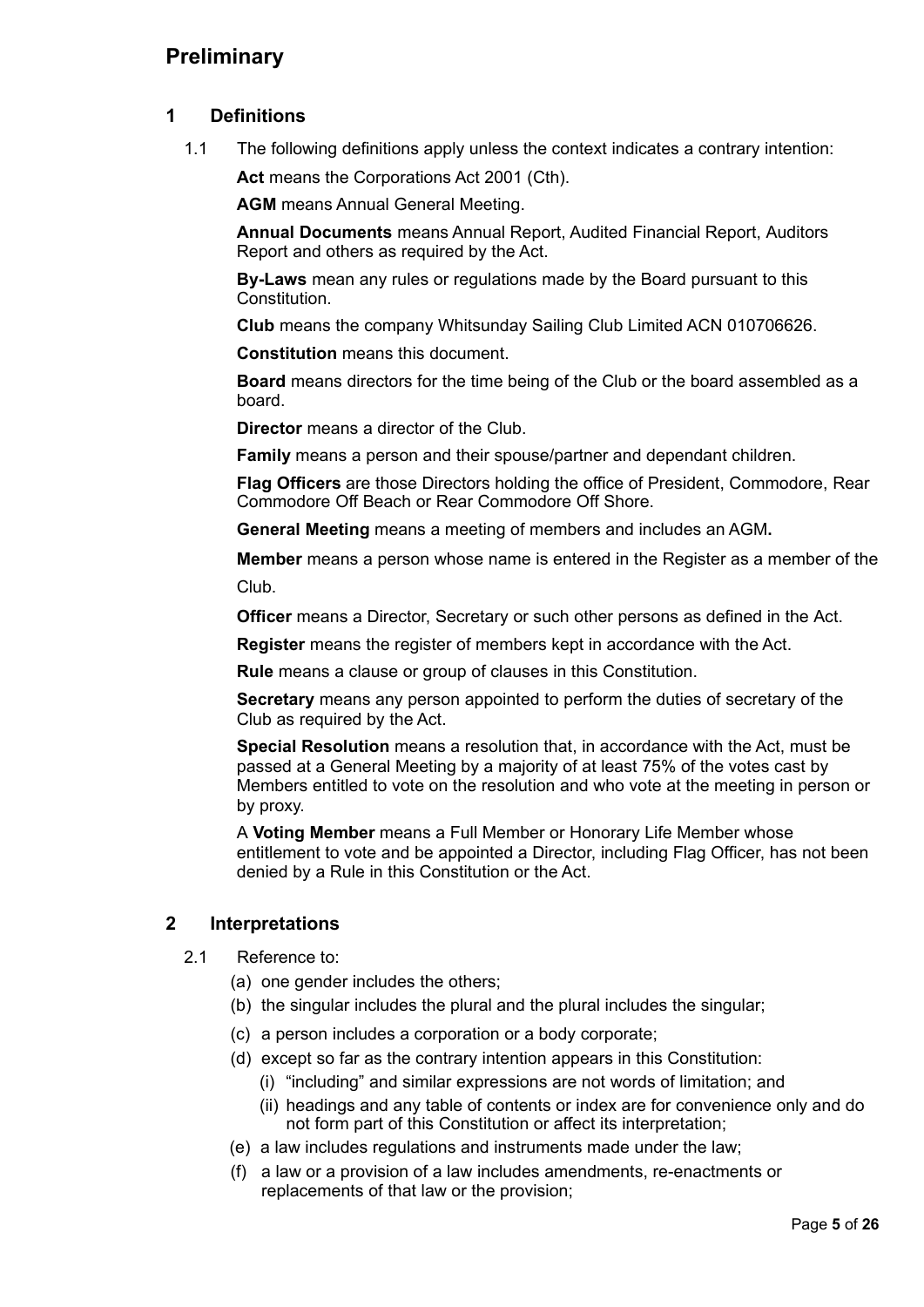- (g) "shall" and "must" are mandatory; and
- (h) "may" is permissive.

## **3 Corporations Act**

- 3.1 In this Constitution, unless the context requires otherwise, an expression has, in a provision of this Constitution that deals with a matter dealt with by a particular provision of the Act, the same meaning as in that provision of the Act.
- 3.2 The provisions of the Act that apply as replaceable rules are displaced by this Constitution and accordingly do not apply to the Club.

## **4 Objects**

- 4.1 The objects for which the Club is established are to do all things appropriate to facilitating sport and recreational boating activities in a club atmosphere and, without limitation, include the following specific objects:
	- (a) promote and encourage the sport and recreation of sailing and boating for all classes of boats in the community of the Whitsundays and other places;
	- (b) conduct racing and cruising events for sailing boats at Airlie Beach and at such other places as may from time to time be decided by the Club;
	- (c) make and maintain provision to enable its members, guests and other approved persons to participate in sailing and boating;
	- (d) improve the sailing abilities of its members and other approved persons by the provision of coaching and training;
	- (e) provide training and certification facilities related to sailing and boating;
	- (f) encourage increased and wider participation in the sport of sailing and boating generally by promoting the club, the sport of sailing and recreational boating;
	- (g) conduct sporting events, competitions and recreational activities;
	- (h) establish, furnish, maintain and conduct clubhouse, yard, marina and other conveniences and to furnish and to permit the same to be used either gratuitously or upon such terms as will be determined by the Board, and to supply such conveniences, commodities, food, drinks, refreshments and things as the Board may think fit and otherwise to afford all the usual privileges, advantages, conveniences of the Club for the benefit of Members and their guests; and
	- (i) provide equipment and facilities to support the attainment of the preceding objects.

#### **5 Powers**

- 5.1 The Club has all the powers of an individual and a body corporate necessary to achieve its objects, but does not have the power to issue shares.
- 5.2 Despite Rule 5.1 the powers of the Club are ancillary to and exercisable only to pursue the objects of the Club set out in Rule 4.

## **6 Changes to Constitution**

6.1 This Constitution can only be changed by passing a Special Resolution.

## **7 Application of income and property**

7.1 The income and property of the Club, from wherever derived, must be applied solely towards the promotion of the objects of the Club set out in Rule 4.

#### **8 No distribution to Members**

8.1 No portion of the income or property of the Club may be paid directly or indirectly, by way of dividend, bonus or otherwise to any Member.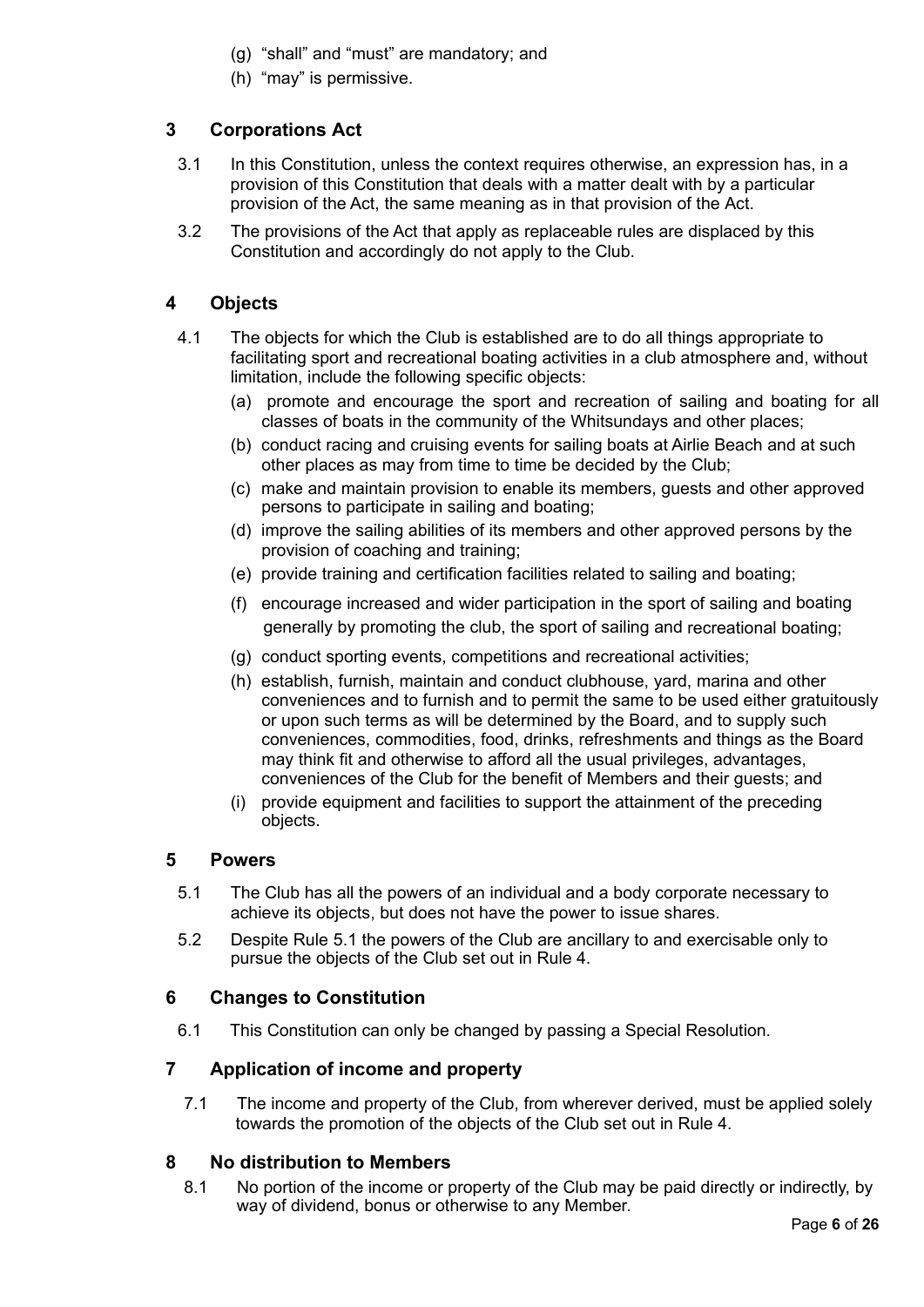- 8.2 This Rule does not prevent:
	- (a) the payment in good faith of remuneration to any Member, Officer or servant of the Club in return for any services actually rendered to the Club or for goods supplied in the ordinary and usual way of business;
	- (b) the payment of a bona fide loan with interest at no more than a commercial rate;
	- (c) the reimbursement of expenses incurred by a Member on behalf of the Club;
	- (d) money and or property paid or given to a Member as a prize for a legitimate raffle, lucky draw or competition;
	- (e) the payment of reasonable rent for premises let to the Club by a Member; or
	- (f) the payment of bona fide expenses of Junior Members, who regularly participate in Club sailing events, representing the Club as competitors at events run by other clubs with similar aims to the Club.

## **9 Limited liability**

9.1 The liability of Members is limited.

#### **10 Guarantee**

- 10.1 Every Member undertakes to contribute an amount not exceeding \$10 to the assets of the Club in the event of it being wound up while the Member is a Member or within 1 year after the Member ceases to be a Member, if required, for:
	- (a) payment of the debts and liabilities of the Club (contracted before the Member ceases to be a Member); and
	- (b) payment of the costs, charges and expenses of winding up and adjustment of the rights of the contributories among themselves.

## **Membership**

#### **11 Classes of membership**

- 11.1 The membership of the Club shall consist of the following classes of Member:
	- (a) Full Member;
	- (b) Associate Member;
	- (c) Social Member;
	- (d) Junior Member;
	- (e) Honorary Life Member; and
	- (f) Visiting Member.

#### **12 Full Member**

- 12.1 Full Members shall be those persons:
	- (a) over the age of 18; and
	- (b) (i) who have been an Associate Member for at least one year and have been regularly involved as a participant in the Club's sailing programs or in the administration of the Club; or
		- (ii) who have been an Associate Member and regular attendee for at least two years and demonstrated a keen interest in the activities of the Club.
- 12.2 A Full Member:
	- (a) shall be entitled to all the privileges of membership of the Club; and
	- (b) shall be a Voting Member.

#### **13 Associate Member**

- 13.1 Associate Members shall be those persons:
	- (a) over the age of 18; and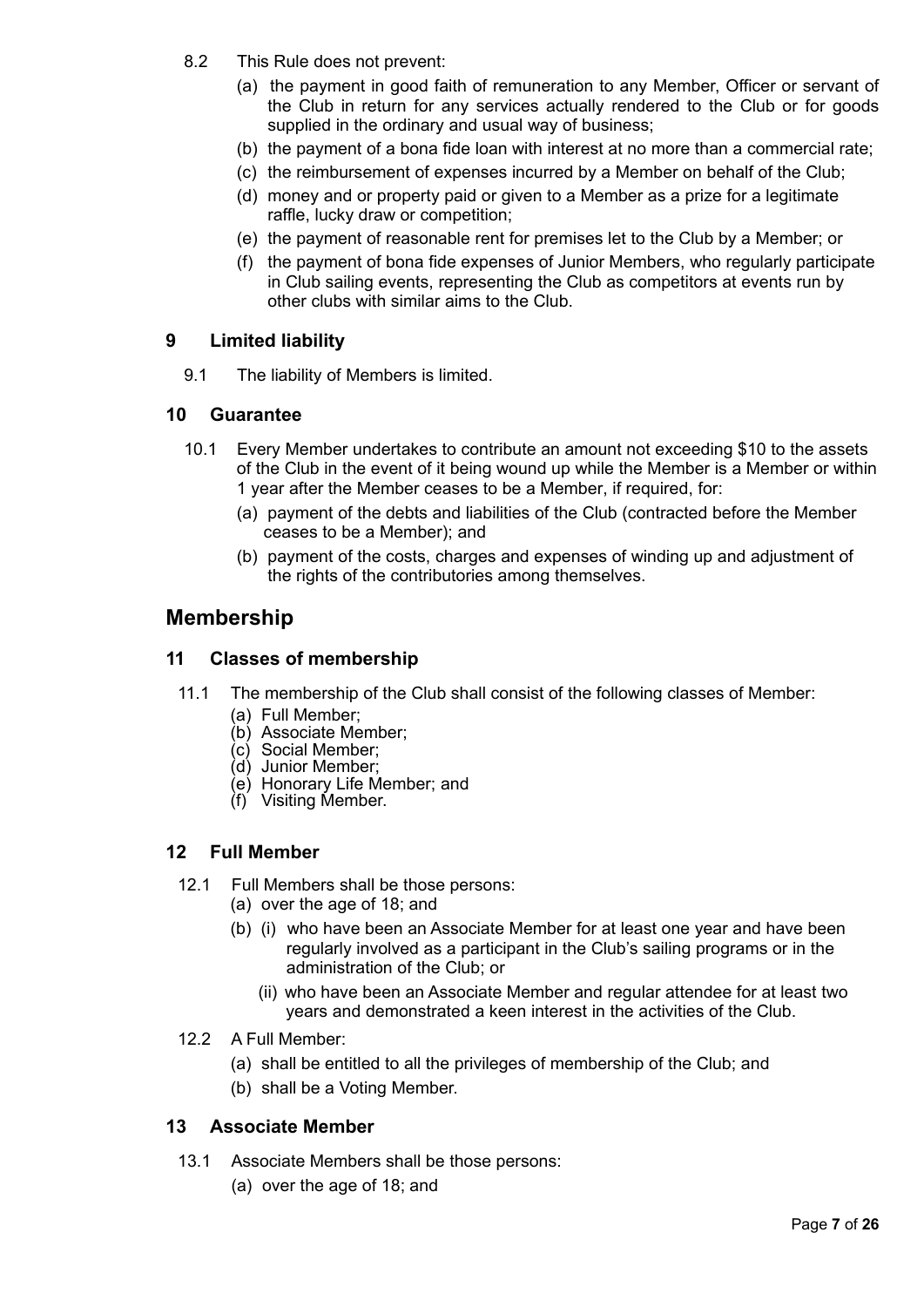- (b) who profess an interest in the objects of the Club.
- 13.2 An Associate Member:
	- (a) shall be entitled to all the privileges of membership of the Club; but
	- (b) shall not be a Voting Member.

## **14 Social Member**

- 14.1 Social Members shall be those persons:
	- (a) over the age of 18; and
	- (b) who profess an interest in the social activities of the Club.
- 14.2 A Social Member:
	- (a) shall be entitled only to the use of food, beverage and gaming facilities provided by the Club; and
	- (b) shall not be a Voting Member.

#### **15 Junior Member**

- 15.1 Junior Members shall be those persons:
	- (a) under the age of 18; and
	- (b) who are actively involved in the Club's sailing program or who have a parent or guardian who is an Associate Member, Full Member or Honorary Life Member.
- 15.2 A Junior Member:
	- (a) shall be entitled to all the privileges of membership of the Club subject to limitations imposed by relevant legislation; but
	- (b) shall not be a Voting Member.
- 15.3 Upon attaining 18 years of age a Junior Member shall, subject to prior lodgement of an application, be admitted as an Associate Member.
- 15.4 Junior Membership terminates upon the Member attaining 18 years of age.

## **16 Visiting Member**

- 16.1 Visiting Members shall be those persons:
	- (a) over the age of 18; and
	- (b) who profess an interest in the objects of the Club.
- 16.2 Visiting Membership is limited to a period not exceeding 6 months.
- 16.3 A Visiting Member:
	- (a) shall be entitled to all the privileges of Membership; but
	- (b) shall not be a Voting Member.

## **17 Honorary Life Member**

- 17.1 Preference for Honorary Life Membership shall be given to those persons who have:
	- (a) been a Full Member for at least 10 years;
	- (b) rendered distinguished service to the Club; and
	- (c) significantly fostered sailing and boating in the Whitsunday district over and above their peers.
- 17.2 An Honorary Life Member shall:
	- (a) be entitled to all the privileges of membership of the Club; and
	- (b) shall be a Voting Member.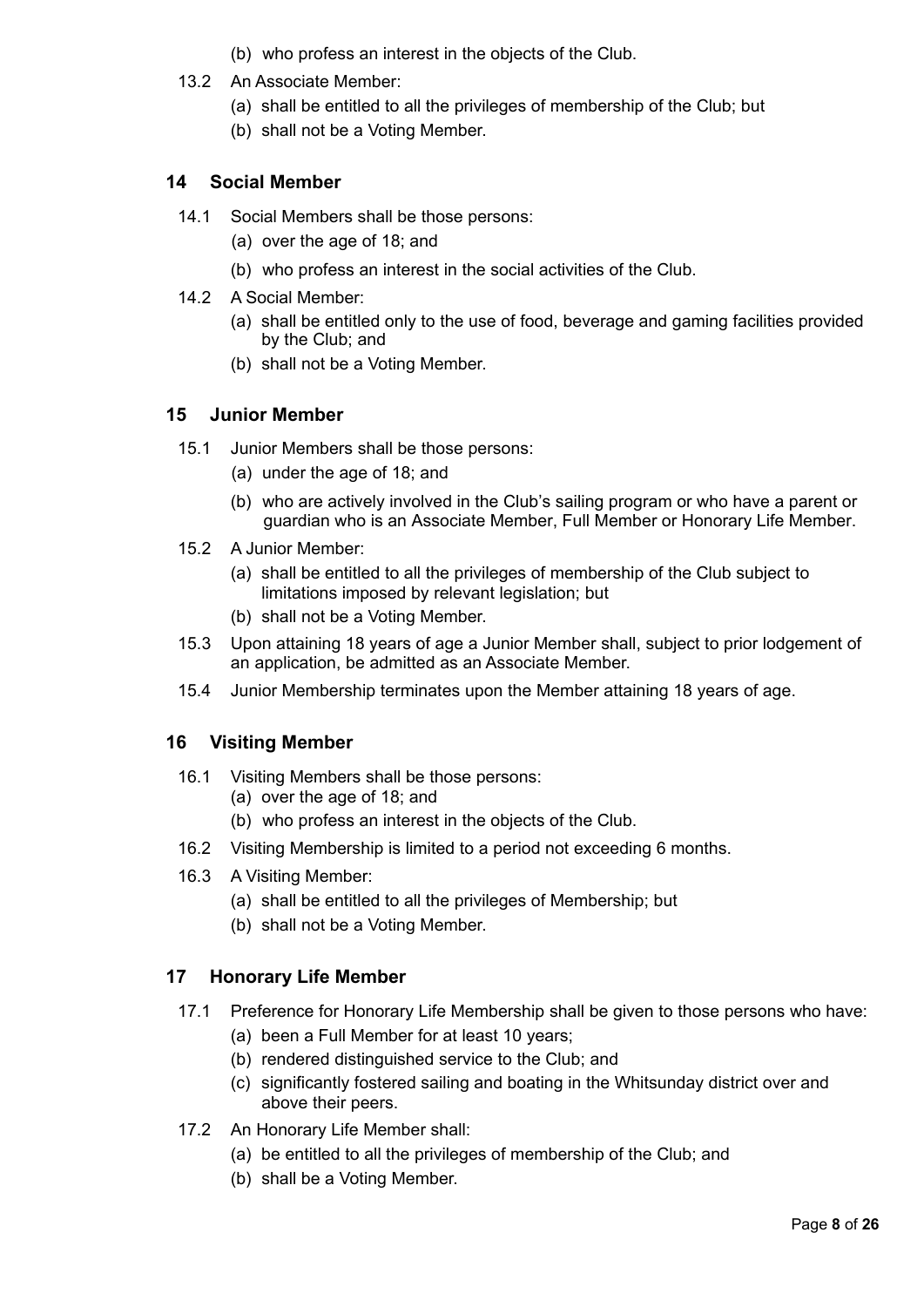## **18 Form of membership application**

- 18.1 Every application for membership or nomination for Honorary Life membership of the Club must:
	- (a) be in writing in a form as the Board may from time to time determine;
	- (b) be signed by the applicant or nominee;
	- (c) contain an agreement by the applicant or nominee to be bound by this Constitution and any By-Laws;
	- (d) if for Full, Associate or Honorary Life Membership be signed by the applicant's or nominee's proposer and seconder each of whom shall be a Voting Member not being the applicant or nominee and having known the applicant or nominee for a period of:
		- (i) in the case of Associate Membership, at least 1 month; and
		- (ii) in the case of Full or Honorary Life Membership, at least 1 year.
	- (e) be accompanied by the membership fee, if applicable, as determined in accordance with Rule 25; and
	- (f) be lodged with the Secretary.
- 18.2 A Family may submit a single application containing details of each Family Member and the class of Membership sought for each.

## **19 Admission and rejection of membership**

- 19.1 The Board shall consider an application or nomination for membership as soon as practicable after it is lodged and in their discretion:
	- (a) for a nomination for Honorary Life Membership, reject the nomination or resolve to propose a motion at a General Meeting to accept the nomination; or
	- (b) for other classes of membership, resolve to accept or reject the application.
- 19.2 If an application is rejected all application and membership fees paid in accordance with Rule 18.1(e) must be refunded.
- 19.3 The Board shall give a reason for the rejection of an application or nomination, upon receipt of a written request.
- 19.4 If an application or nomination is approved:
	- (a) the Secretary shall notify the applicant or nominee; and
	- (b) the applicant's or nominee's details must be entered in the Register as required.
- 19.5 A motion at a General Meeting to approve an Honorary Life Member is passed if a 2/3 majority of votes cast are in the affirmative.

## **20 Transfer of membership**

- 20.1 Membership is not transferable to another person, only to another class of membership.
- 20.2 The Board may transfer a Member from one class of membership to another class, but only with the Member's consent.

## **21 By-Laws**

- 21.1 Each Member is bound by and shall comply with the By-Laws.
- 21.2 By-Laws and amendments to the By-Laws come into force upon being made or amended, as the case may be, by the Board.
- 21.3 Any By-Law made or amended by the Board may be disallowed by a resolution passed in General Meeting. Such disallowance will not invalidate any decision or act made or taken pursuant to such By-Law prior to the disallowance unless the resolution specifically so directs.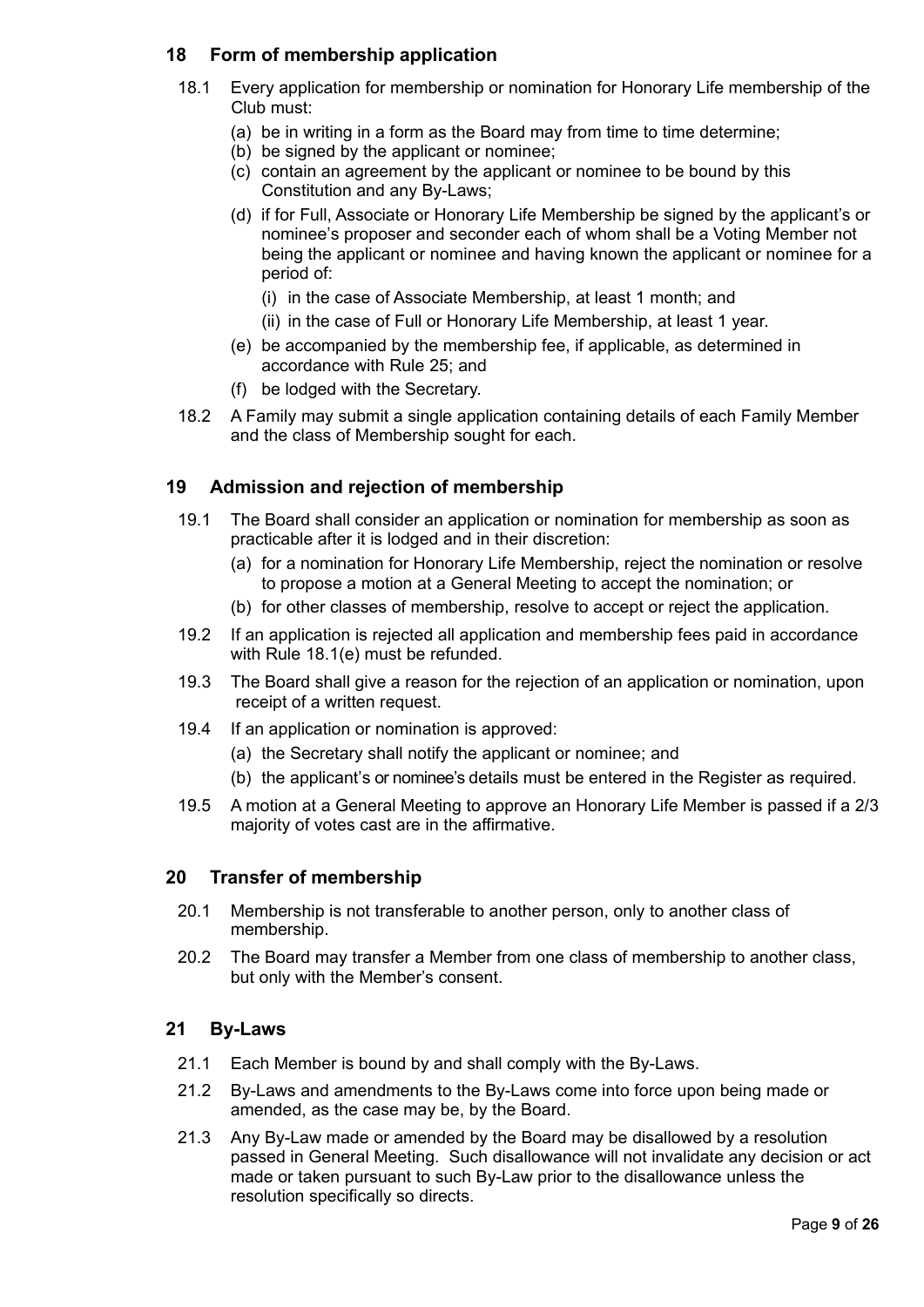## **22 Register of Members**

- 22.1 A Register of Members must be kept in accordance with the Act.
- 22.2 Members may inspect or obtain copies of the Register in accordance with the Act.

## **23 Notification by Member**

- 23.1 Each Member shall promptly notify the Secretary in writing of any change in their qualification to be a Member.
- 23.2 Each Member shall notify the Secretary in writing of any change of the Member's name, address, facsimile number or electronic mail address within 1 month after the change.

## **24 Alternative address for notices**

- 24.1 A Member may advise the Secretary, in writing, of an alternative address for service of notices, being one of:
	- (a) a postal address;
	- (b) a facsimile number; or
	- (c) an electronic address.

#### **25 Membership fees**

- 25.1 Membership and application fees and payment terms for each class of membership shall be as the Board determines from time to time in the By-Laws.
- 25.2 Notwithstanding Rule 25.1 no membership fee is payable by an Honorary Life Member.
- 25.3 On the recommendation of the Board, Members in General Meeting may approve for a stated period of time an offer of discounted prepayment of future membership fees in a single payment. When a Member has paid such a prepayment in accordance with the terms of the offer the Member shall not incur any further liability for membership fees in relation to the specified term.
- 25.4 Membership fees will be discounted:
	- (a) for members of a Family provided that payment is made in a single payment for all Members of the Family;
	- (b) extended absence from the region; and
	- (c) prepaid membership in accordance with Rule 25.3.
- 25.5 Membership fees may be discounted for other circumstances as the Board determines from time to time.
- 25.6 The terms, conditions and quantum of discounts shall be set out in the By-Laws.
- 25.7 Membership fees do not include payments to third parties e.g. YA Silver Card fees.

## **26 Members to pay their bills**

- 26.1 Members shall pay:
	- (a) every expense invoiced to them by the Club (other than membership fees), within 30 days of the end of the month in which the expense was incurred; and
	- (b) membership fees within 30 days of renewal date.
- 26.2 A Member in breach of Rule 26.1:
	- (a) may be required to pay an additional amount at the rate of 10% p.a. on the outstanding balance as long as the sum remains unpaid;
	- (b) shall not be entitled to attend or vote at a General Meeting either in person or by proxy; and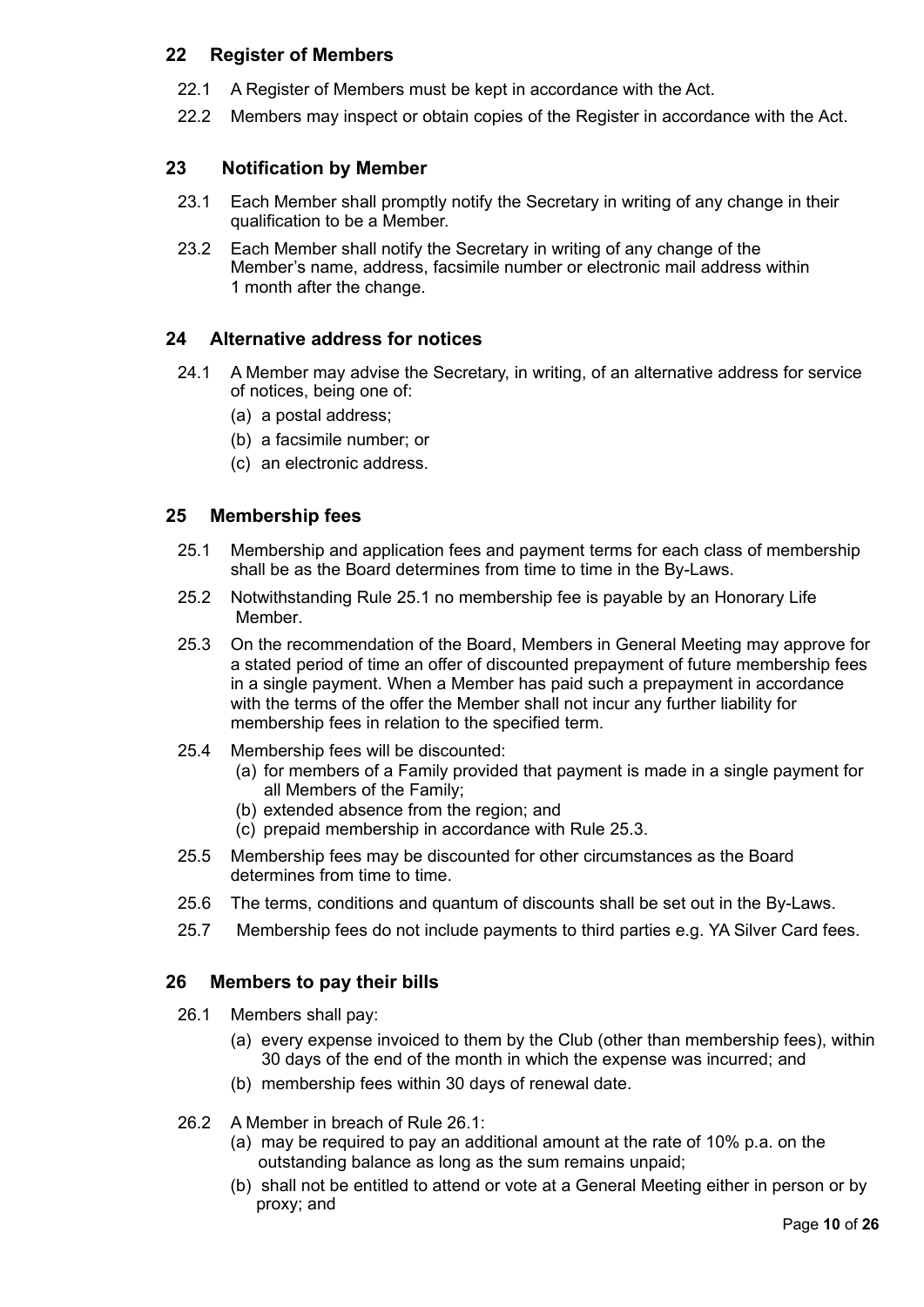26.3 If an amount is outstanding 60 days after the due date specified in Rule 26.1 the Board may withdraw the Member's membership.

## **27 Resignation of Member**

- 27.1 A Member may resign from membership of the Club by giving written notice to the Secretary.
- 27.2 The resignation of a Member takes effect on the date of receipt of the notice of resignation or any later date provided in the notice.

#### **28 Cessation of membership**

- 28.1 A Member ceases to be a Member:
	- (a) on the death of the Member;
	- (b) if membership terminates under Rule 15.4;
	- (c) if membership is withdrawn under Rule 26.3;
	- (d) if the Member resigns under Rule 27; or
	- (e) if the Member is expelled under Rule 31.

#### **29 Effect of cessation of membership**

- 29.1 If a Member ceases to be a Member under this Constitution the Member:
	- (a) remains liable to pay to the Club any outstanding debts; and
	- (b) will be removed from the Register.

#### **30 Complaints**

- 30.1 Complaints must be in writing, addressed to the Secretary and signed by the Member complaining. Complaints will be laid before the next meeting of the Board and the Secretary shall promptly advise the complainant in writing as to the outcome.
- 30.2 A Member shall not personally reprimand an employee of the Club.

#### **31 Disciplining Members**

- 31.1 The Board may resolve to censure, suspend or expel a Member from the Club if the Member:
	- (a) wilfully refuses or neglects to comply with the provisions of this Constitution or the By-Laws;
	- (b) is guilty of any conduct which is unbecoming of a Member or prejudicial to the interest of the Club;
	- (c) has been expelled, disqualified or suspended by any club with similar objects to the Club; or
	- (d) has not correctly disclosed particulars required or set out in the application for membership;
- 31.2 At least 14 days before the Board holds a meeting at which it will consider disciplining a Member it will issue the Member a written notice stating:
	- (a) the time and place of the meeting;
	- (b) what is alleged against the Member;
	- (c) possible resolutions;
	- (d) that the Member has an opportunity at the meeting to address the allegations either orally or in writing; and
- 31.3 If a stated possible resolution in accordance with Rule 31.2(c) is expulsion: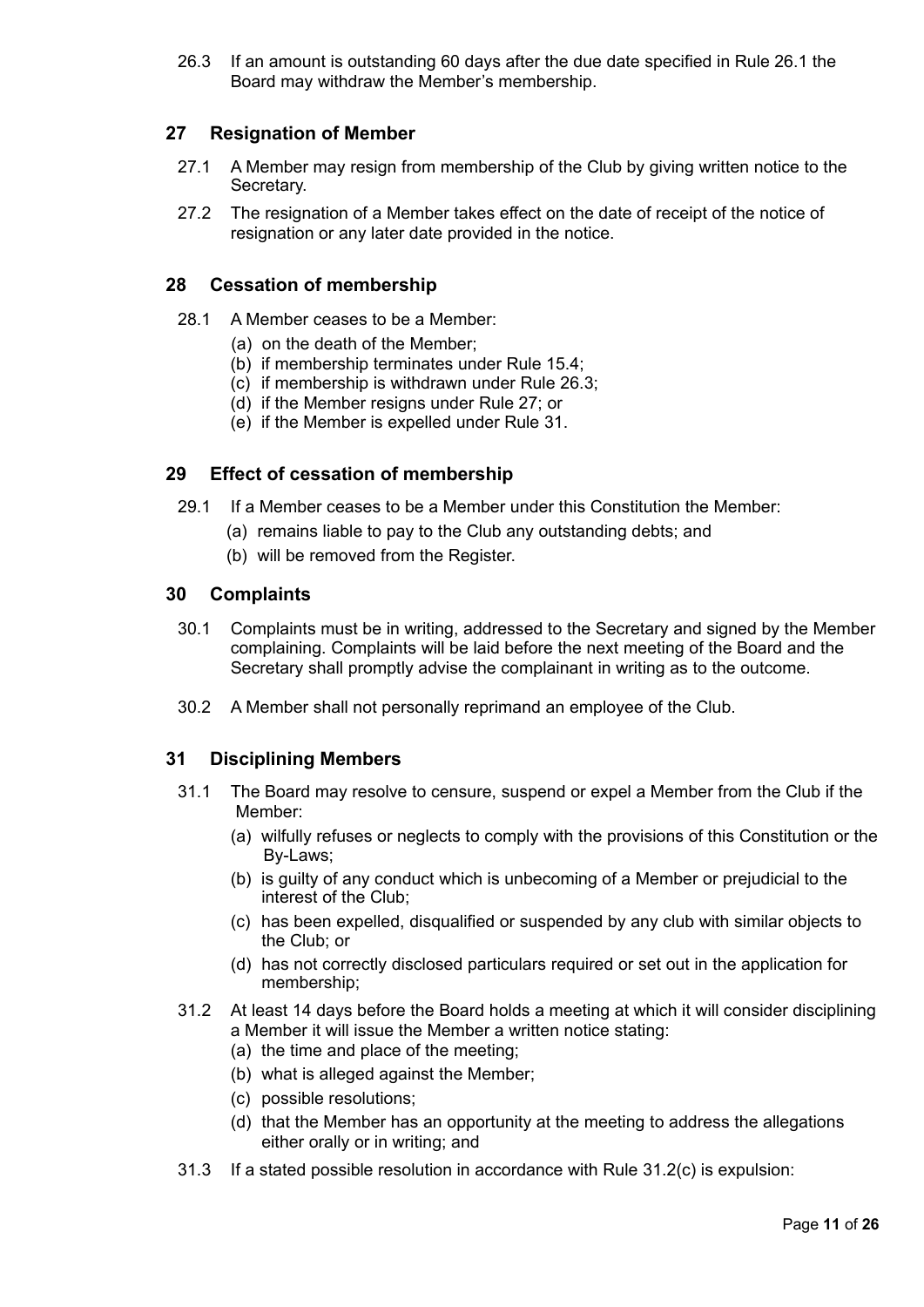- (a) The Member may notify the Secretary in writing at least 24 hours before the meeting that he wishes to have the question of expulsion dealt with by the Club in General Meeting.
- (b) Should the Board resolve to expel a Member in accordance with Rule 31.1 the Member may appeal the decision to a General Meeting.
- (c) A motion to expel a Member is passed if a 2/3 majority of Members in General Meeting vote by way of a poll in favour of the resolution.
- 31.4 The Board shall comply with the legal doctrine of natural justice when acting under this Rule.

## **32 Visitors**

- 32.1 Subject to this Constitution, the By-Laws, and other relevant legislation, persons not being Members may be admitted to the Club and enjoy the Club's facilities as visitors.
- 32.2 Every visitor not being a minor shall sign the visitor book except where otherwise provided in this Constitution or the Liquor Act.

#### **33 Restrictions on visitors**

- 33.1 No person may be admitted to the Club as a visitor:
	- (a) whose name has previously been removed from the Register pursuant to Rules 28.1(c) or 28.1(e); or
	- (b) who has been refused admission to membership of the Club within the last 6 months;
- 33.2 Admittance of a visitor may be refused at the discretion of a Director or other person to whom such power has been delegated by the Board.

## **Board**

#### **34 Powers**

- 34.1 The Board may exercise all the powers of the Club except any powers that the Act or this Constitution requires the Club to exercise in General Meeting.
- 34.2 The acts of a Director or Secretary are valid despite any defect that may afterwards be discovered in his appointment or qualification.

#### **35 General business management**

35.1 The business of the Club is to be managed by or under the direction of the Board.

#### **36 Borrowing powers and disposal of assets**

- 36.1 Without limiting the generality of Rule 35, but subject to Rule 8, the Board:
	- (a) may exercise all the powers of the Club to borrow money, to charge any property or business of the Club and to issue debentures or give any other security for a debt, liability or obligation of the Club or of any other person.
	- (b) shall not borrow amounts totalling in all at any time more than \$100,000.00 in any one year without sanction of a General Meeting.
	- (c) shall not sell or dispose of any assets with values totalling at any time more than \$100,000.00 in any 1 year without sanction of a General Meeting.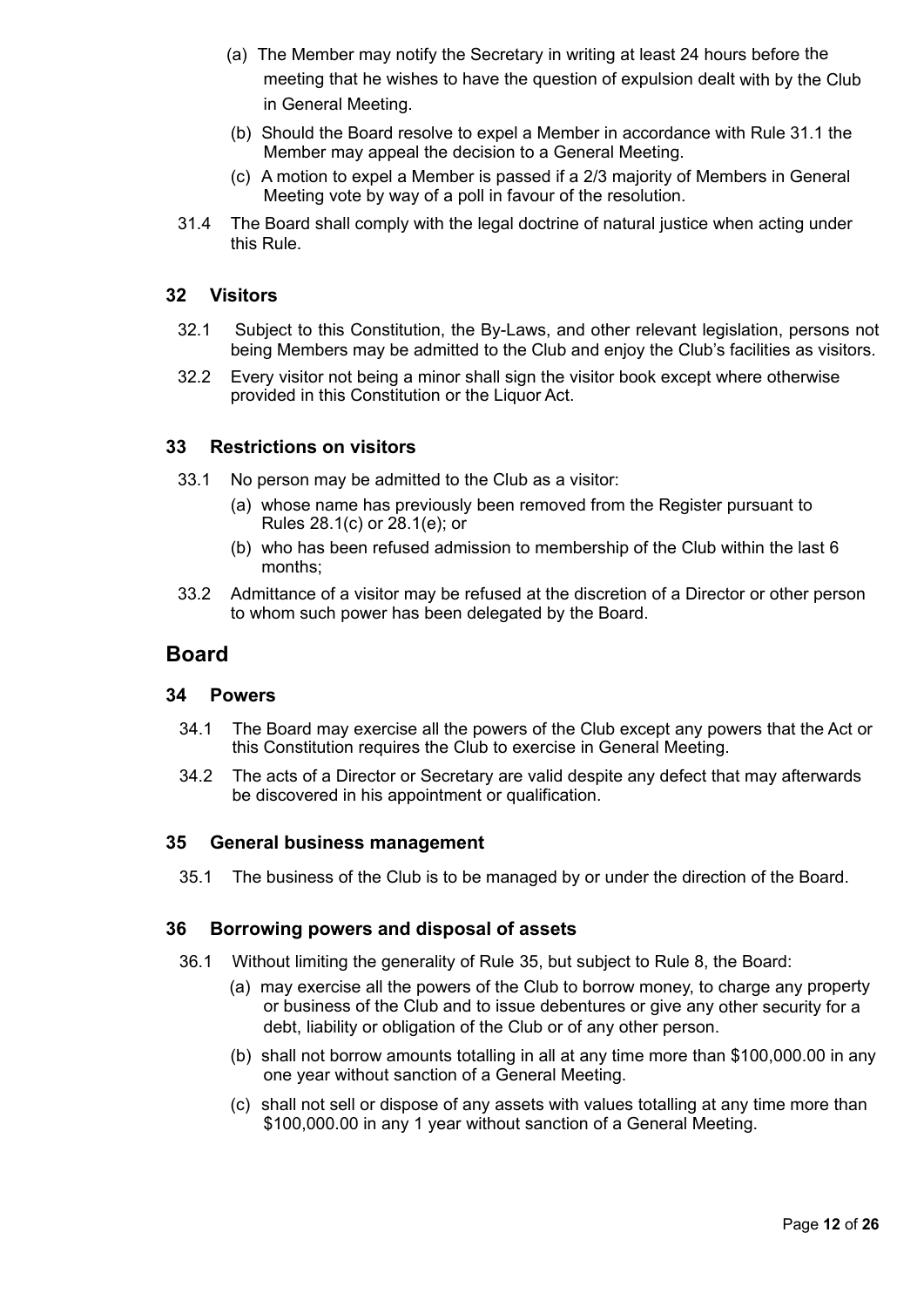## **37 Board Membership**

- 37.1 The number of Directors shall be not less than 7 and not more than 9 including Flag Officers.
- 37.2 The Board shall consist of Flag Officers and other Directors.
- 37.3 At each AGM all Directors shall retire from office but, subject to nomination, are eligible for re-election.

#### **38 Nomination**

- 38.1 Any two Voting Members may nominate any other Voting Member to serve as a Flag Officer or other Director.
- 38.2 Each candidate so nominated in accordance with Rule 38.1 shall be:
	- (a) a Voting Member whose membership fees (if applicable) are paid up at the time of lodging a nomination;
	- (b) proposed by a Voting Member whose membership fees (if applicable) are paid up at the time the nomination is lodged; and
	- (c) seconded by another Voting Member whose membership fees (if applicable) are paid up at the time the nomination is lodged.
- 38.3 The nomination of a candidate for election must be:
	- (a) in writing;
	- (b) signed by the candidate, the proposer, and the seconder; and
	- (c) received at the registered office of the Club not later than 5 p.m. on the day which is 18 days prior to the AGM at which the candidate seeks election.
- 38.4 If a nomination is rejected the Secretary shall promptly notify the nominee of the rejection and the reason for rejection.
- 38.5 At least 14 days immediately preceding an AGM, a notice of approved candidates must be:
	- (a) posted in a conspicuous place in the Club; and
	- (b) sent in accordance with Rule 92 to all Voting Members.
	- (c) such notice must include each candidate's name, resume if submitted, proposer name and seconder name.

#### **39 Election to Board**

- 39.1 There shall be separate polls for each Flag Officer position and a combined poll for the remaining Director positions.
- 39.2 The order for determining the election of Directors shall be: President, Commodore, Rear Commodore Off Shore, Rear Commodore Off Beach, all non-Flag Officers.
- 39.3 A candidate may stand for more than one position on the Board but once duly elected shall be excluded from standing for additional positions during the meeting.
- 39.4 If the number of candidates for election is:
	- (a) equal to or less than the number of vacancies, the chair shall declare those candidates duly elected;
	- (b) less than the number of vacancies, nominations may be taken from the floor;
	- (c) greater than the number of vacancies, a poll must be held for the election of the candidates. Prior to the poll the chair shall declare the number of proxies for each candidate.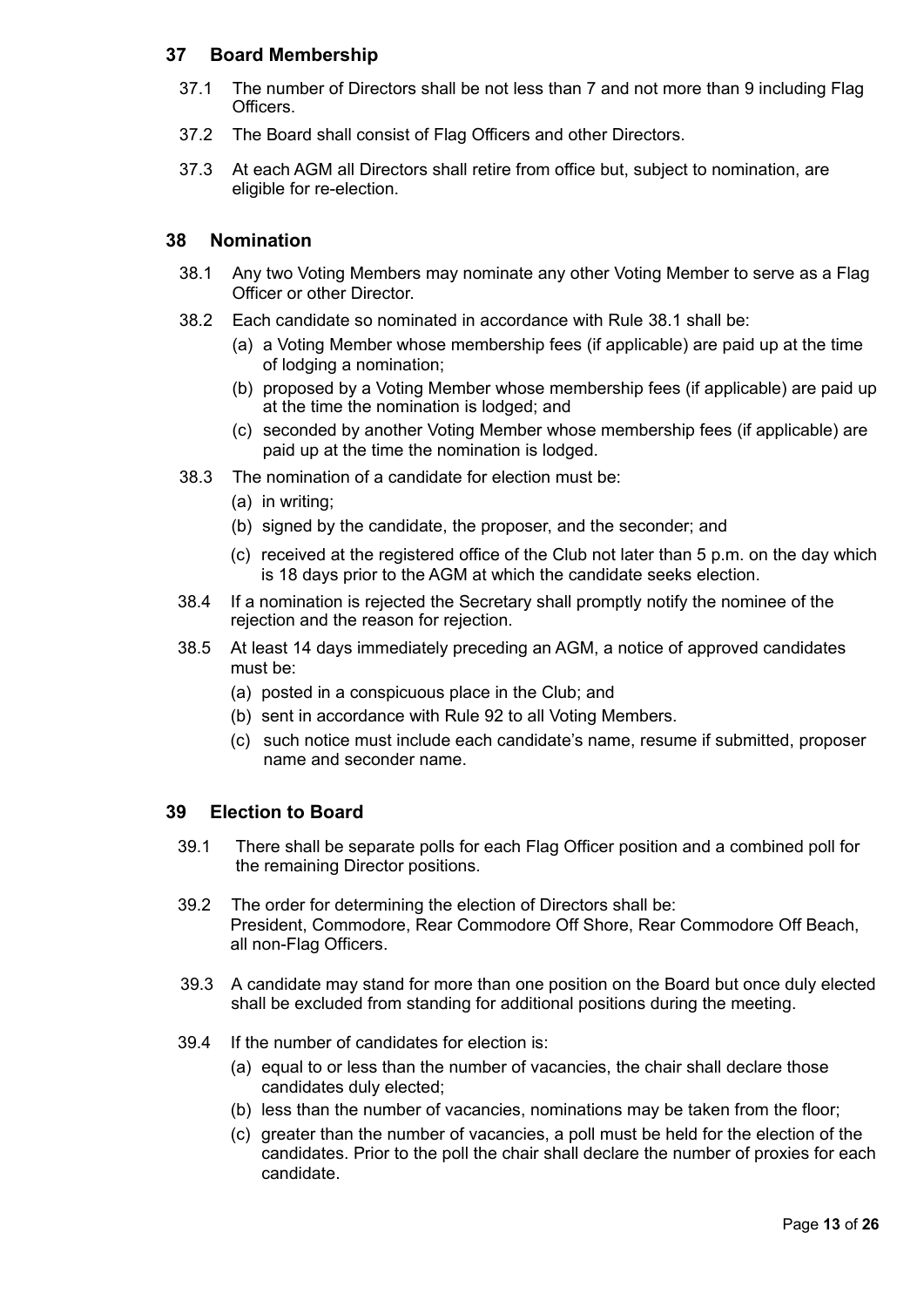- 39.5 Each Voting Member may vote for a number of candidates equal to or less than the number of vacancies.
- 39.6 The candidates receiving the greatest number of votes cast in their favour shall be declared by the chair to be elected to the Board.
- 39.7 If an equality of votes would otherwise prevent the successful candidate for a vacancy from being determined then the names of the candidates who received the same number of votes must be put to a further poll immediately.

#### **40 Time appointment or retirement takes effect**

- 40.1 Directors who retire at a General Meeting continue to hold office until the end of the meeting.
- 40.2 Directors who are appointed at a General Meeting take office immediately after the end of the meeting.

#### **41 Appointment of Members between AGMs**

- 41.1 The Club in General Meeting, or the Board, may by resolution appoint a Voting Member to the Board providing that the total number of members does not at any time exceed the limit set in Rule 37.1.
- 41.2 Any Director appointed under Rule 41.1 shall stand down at the next General Meeting and is eligible for re-election at that meeting.
- 41.3 The Board shall not re-appoint within a year from the date of a General Meeting a Director whose appointment was not ratified at that meeting under Rule 41.2.
- 41.4 The Board shall not appoint more than one Director between General Meetings.

#### **42 Insufficient Board**

- 42.1 In the event of a vacancy on the Board causing the remaining number of Directors to fall below the minimum set in Rule 37.1, they must act within 7 days, but only to:
	- (a) where 1 below the minimum, appoint an additional Director in accordance with Rule 41; or
	- (b) where more than 1 below the minimum, call a General Meeting to elect additional Directors.

#### **43 Resignation of Director**

- 43.1 A Director may resign from the Board by giving written notice of resignation to the Secretary.
- 43.2 The resignation takes effect:
	- (a) on the day and at the time the notice is received by the Secretary; or
	- (b) if a later day is stated in the notice, the later day.

#### **44 Vacation of office of Director**

- 44.1 The office of a Director becomes vacant:
	- (a) if the Director becomes bankrupt or suspends payment or compounds with his creditors under the Bankruptcy Act:
	- (b) if the Director becomes of unsound mind or a person whose person or estate is liable to be dealt with in any way under the law relating to mental health;
	- (c) if the Director is not present at 3 consecutive meetings of the Board without leave of absence being given by the Board;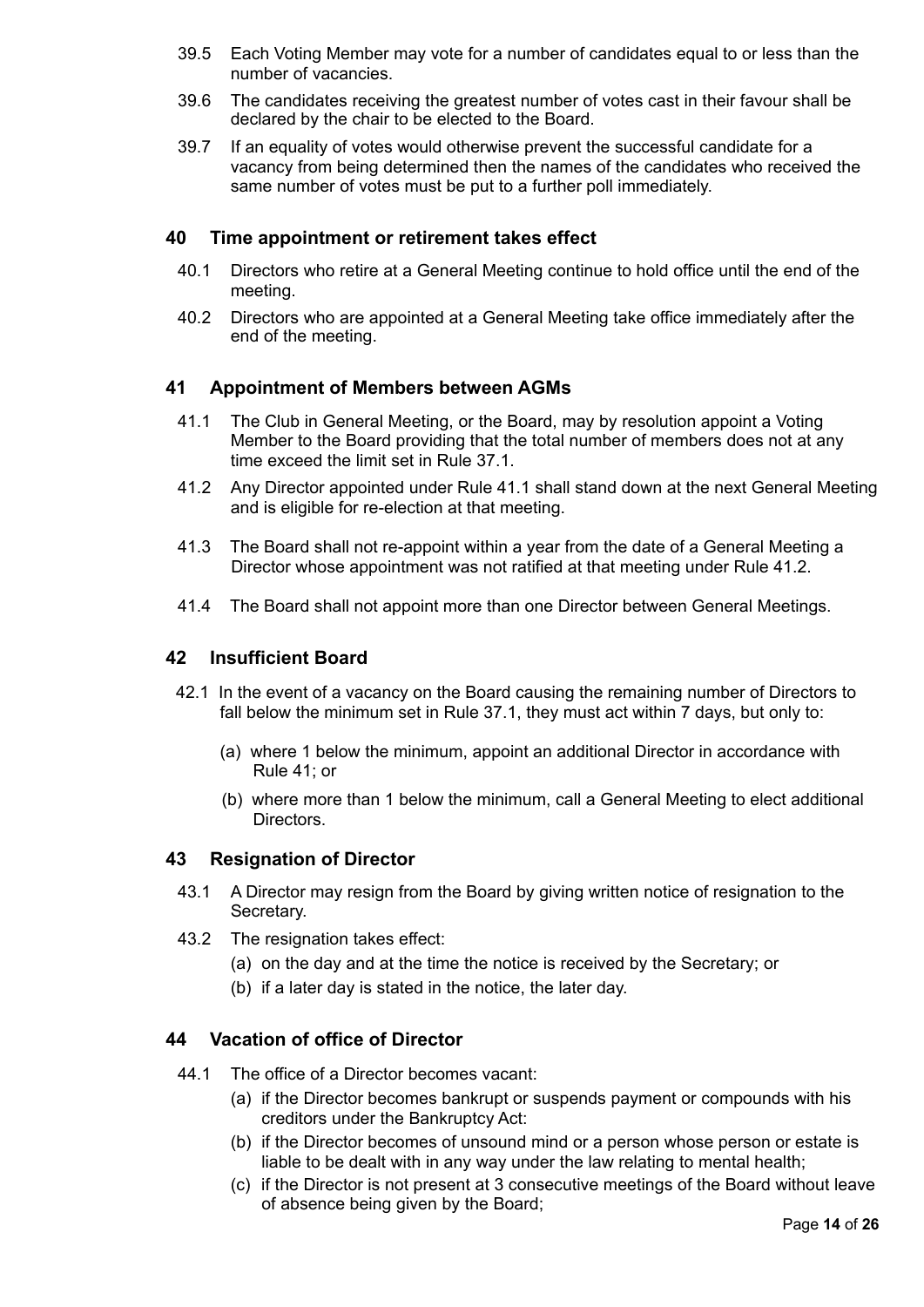- (d) if the Director becomes an employee of the Club; or
- (e) in accordance with the Act.

## **45 Removal of Director**

- 45.1 The Club in General Meeting may remove a Director before the expiration of his period of office.
- 45.2 The Club must, in accordance with the Act, give the Director in question an opportunity to put their case to Members.
- 45.3 A Director has no right of appeal against removal from office under this section.
- 45.4 In the event that the resolution to remove a Director from the Board is passed the Club may appoint another person in his stead. The person so appointed is subject to retirement at the same time as if he had become a Director on the day on which the Director in whose place he is appointed was last elected a Director.

#### **46 Director to disclose interest**

- 46.1 Subject to the Act, a Director who has a material personal interest in a matter that relates to the affairs of the Club or holds any office or possesses any property by which duties or interests might be created directly or indirectly in conflict with his duties or interests as a Member shall give notice of the nature, character and extent of the conflict or interest:
	- (a) at the next meeting of the Board; or
	- (b) by written notice to the Secretary.

#### **47 Director's interest**

- 47.1 Except where permitted by the Act a Director who has a material personal interest in a matter that is being considered at a Board meeting must not:
	- (a) be present while the matter is being considered at the meeting; and
	- (b) vote on the matter;
- 47.2 Rule 47.1 does not apply if the Directors that do not have a material personal interest in the matter have passed a resolution that:
	- (a) identifies the Director, the nature and extent of the Director's interest in the matter and its relation to the affairs of the Club; and
	- (b) states that those Directors are satisfied that the interest should not disqualify the Director from voting or being present.

#### **48 Remuneration**

48.1 No Director may receive any remuneration for services in their capacity as a Director.

#### **49 Expenses**

- 49.1 Despite Rule 48 the Club may pay a Director's travelling and other expenses properly incurred in connection with the Club's business.
- 49.2 Payments to Directors are subject to approval by the Board.

#### **50 Financial benefit**

50.1 To the extent required by the Act a Director shall ensure that the requirements of the Act are complied with in relation to any financial benefit given by the Club to a Director or to any related party of the Director.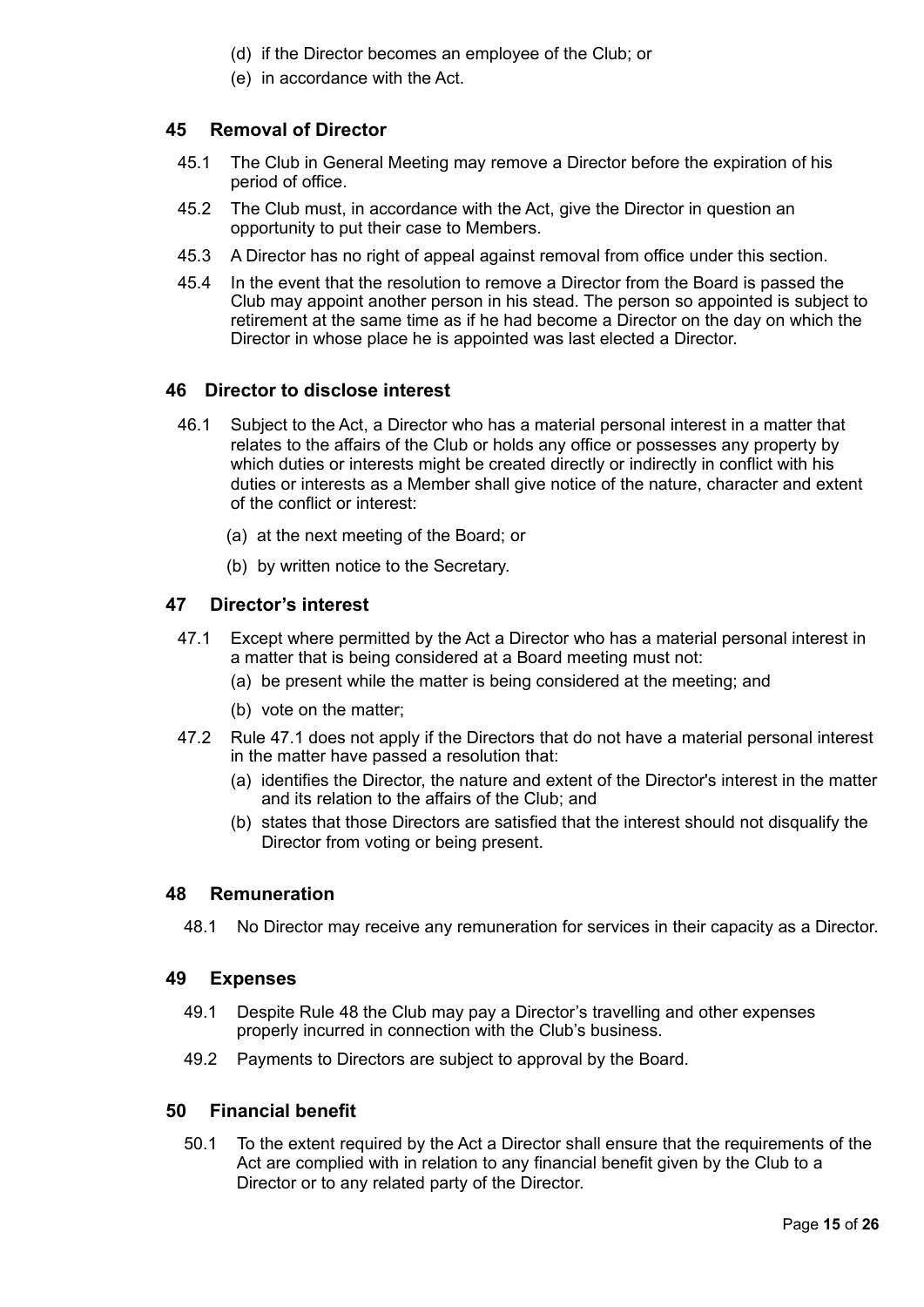# **Board meetings**

## **51 General**

- 51.1 The Board shall meet together for the dispatch of business and adjourn and otherwise regulate its meetings as it sees fit.
- 51.2 Notwithstanding Rule 51.1 the Board shall meet at least once each calendar month.

## **52 Calling a Board meeting**

52.1 A meeting of the Board may be called at any time by 1 or more Directors.

## **53 Notice of meeting**

53.1 For every Board meeting reasonable notice must be given to each Director. Such notice may be given in writing or orally, and whether by facsimile, telephone, electronic mail or any other means of communication.

#### **54 Use of technology**

54.1 A Board meeting may be called or held using any technology consented to by all the Directors. The consent may be a standing one. A Director may only withdraw their consent within a reasonable period before the meeting.

#### **55 Quorum**

- 55.1 At every meeting of the Board:
	- (a) a simple majority of Directors shall constitute a quorum; and
	- (b) if within half an hour from the time appointed for the commencement of a meeting a quorum is not present the meeting shall stand adjourned to the same day in the next week at the same time and place or to such other day and at such other time and place as the Directors present may determine.

#### **56 Chair**

- 56.1 The President shall be the chair of the Board.
- 56.2 If there is no President, or if at any meeting the President is not present within 10 minutes after the time appointed for holding the meeting, the Commodore shall be chair or if the Commodore is not present at the meeting then the members may choose one of their number to be chair.

## **57 Passing resolutions**

57.1 A resolution of the Board is decided by a simple majority of the votes cast by Directors entitled to vote on the resolution.

#### **58 Chair has no casting vote**

58.1 In the event of an equality of votes, the chair does not have a casting vote.

#### **59 Resolutions without a meeting**

59.1 The Board may pass a resolution without a meeting being held if all its Directors entitled to vote on the resolution sign a document containing a statement that they are in favour of the resolution set out in the document.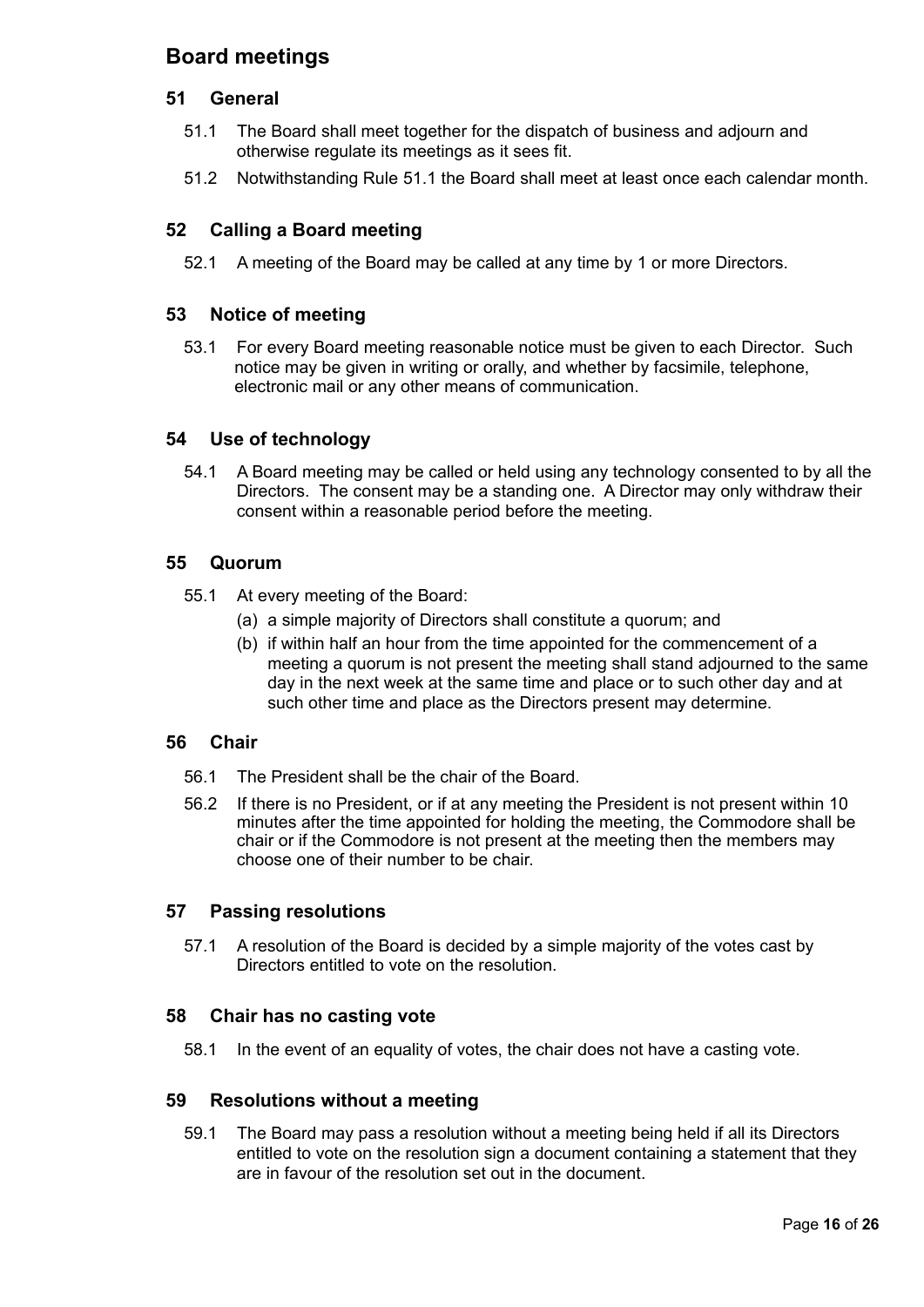59.2 A Director is deemed to have signed a document containing such a statement if the approval of that statement is contained in an email sent by that Director.

## **Committees**

#### **60 General**

- 60.1 The Board may delegate any of its powers to committees consisting of such Members as the Board thinks fit.
- 60.2 Every committee:
	- (a) must contain at least one Director;
	- (b) shall exercise any delegated powers in accordance with any regulations imposed on it by the Board;
	- (c) may meet and adjourn as it thinks proper;
	- (d) shall keep minutes and these minutes must be presented to the Secretary within a reasonable time;
	- (e) may, in the event the chair is not present within 10 minutes after the time appointed for holding the meeting, choose one of the members present to be chair; and
	- (f) shall determine resolutions by a simple majority of votes of members present.

#### **61 Quorum**

- 61.1 At every committee meeting:
	- (a) a simple majority of members shall constitute a quorum; and
	- (b) if within half an hour from the time appointed for the commencement of a meeting a quorum is not present the meeting shall stand adjourned to the same day in the next week at the same time and place or to such other day and at such other time and place as the members present may determine.

## **62 Sailing Committee**

- 62.1 The Board shall appoint a committee to be known as the Sailing Committee to manage and regulate the day-to-day management of the sport of sailing within the Club.
- 62.2 The Sailing Committee shall consist of three Flag Officers, namely Commodore, Rear Commodore Off Beach, Rear Commodore Off Shore and other members as approved by the Board.
- 62.3 The Commodore shall be the chair of the Sailing Committee.

## **Proxies**

#### **63 Proxies**

63.1 A Voting Member may appoint another Voting Member as his proxy to attend and vote for him at a General Meeting.

#### **64 Form of proxy appointment**

- 64.1 An appointment of proxy is valid if it:
	- (a) states the name and address of the appointing Member;
	- (b) states the name of the appointed proxy;
	- (c) states the name of the Club; and
	- (d) is signed by the appointing Member;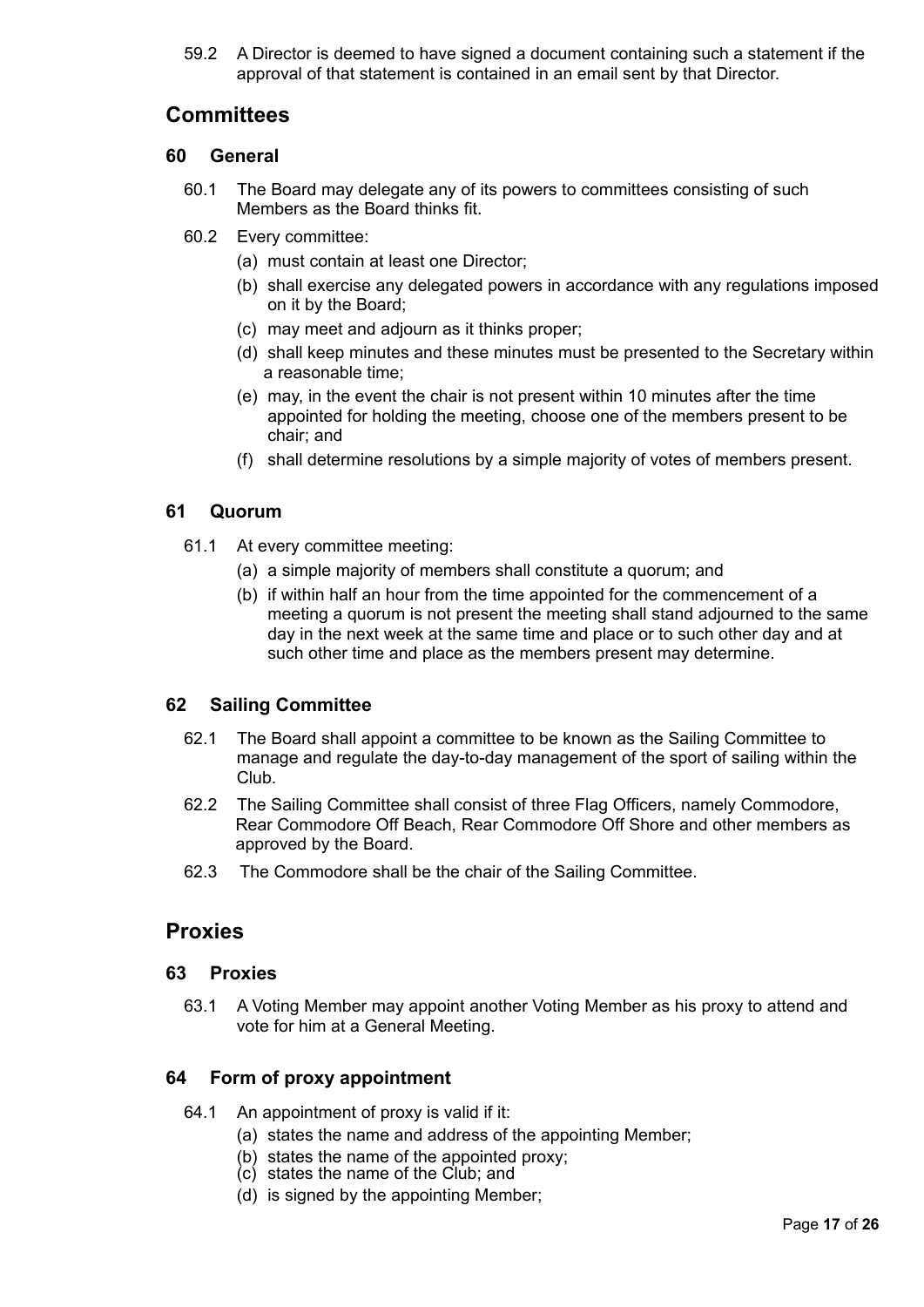- 64.2 A proxy appointment may state the meetings at which the appointment may be used or may be a standing one.
- 64.3 A proxy form issued by the Club must:
	- (a) enable a Member to specify the information required by this Rule;
	- (b) enable a Member to specify the manner in which the proxy must vote in respect of a particular resolution; and
	- (c) contain a statement that if the name of the appointed proxy is left blank or the appointed proxy does not attend the meeting then the chair of the meeting will be the appointed proxy.

## **65 When and where proxy documents must be received**

- 65.1 For an appointment of a proxy to be effective proxy documents must be received at least 48 hours before a General Meeting.
- 65.2 Proxy documents may be lodged at any of:
	- (a) the registered address of the Club;
	- (b) the fax number of the Club; or
	- (c) a place specified in the notice of meeting.

## **66 Rights of proxies**

- 66.1 A proxy appointed to attend and vote for a Member has the same rights as the Member:
	- (a) to speak at the meeting;
	- (b) to vote (but only to the extent allowed by the appointment); and
	- (c) join in a demand for a poll.
- 66.2 If a proxy is only for a single meeting it may be used at any postponement or adjournment of that meeting, unless the appointment states otherwise.
- 66.3 A proxy's authority to speak and vote for a Member at a meeting is suspended while the Member is present at the meeting.
- 66.4 A proxy may be revoked at any time by notice in writing to the Club.
- 66.5 A proxy is not entitled to vote on a show of hands.
- **67** Proxy vote if appointment specifies way to vote
	- 67.1 If an appointment specifies the way a proxy is to vote on a particular resolution:
		- (a) if the proxy is the chair of the meeting at which the resolution is voted on the proxy must vote that way; and
		- (b) if the proxy is not the chair the proxy need not vote, but if the proxy does so, the proxy must vote that way.

## **68 Transfer of non-chair proxy to chair in certain circumstances**

- 68.1 If:
	- (a) an appointment of a proxy specifies the way the proxy is to vote on a particular resolution at a General Meeting; and
	- (b) the appointed proxy is not the chair of the meeting; and
	- (c) at the meeting, a poll is duly demanded on the question that the resolution be passed; and
	- (d) either of the following apply:
		- (i) if a record of attendance is made for the meeting and the proxy is not recorded as attending; or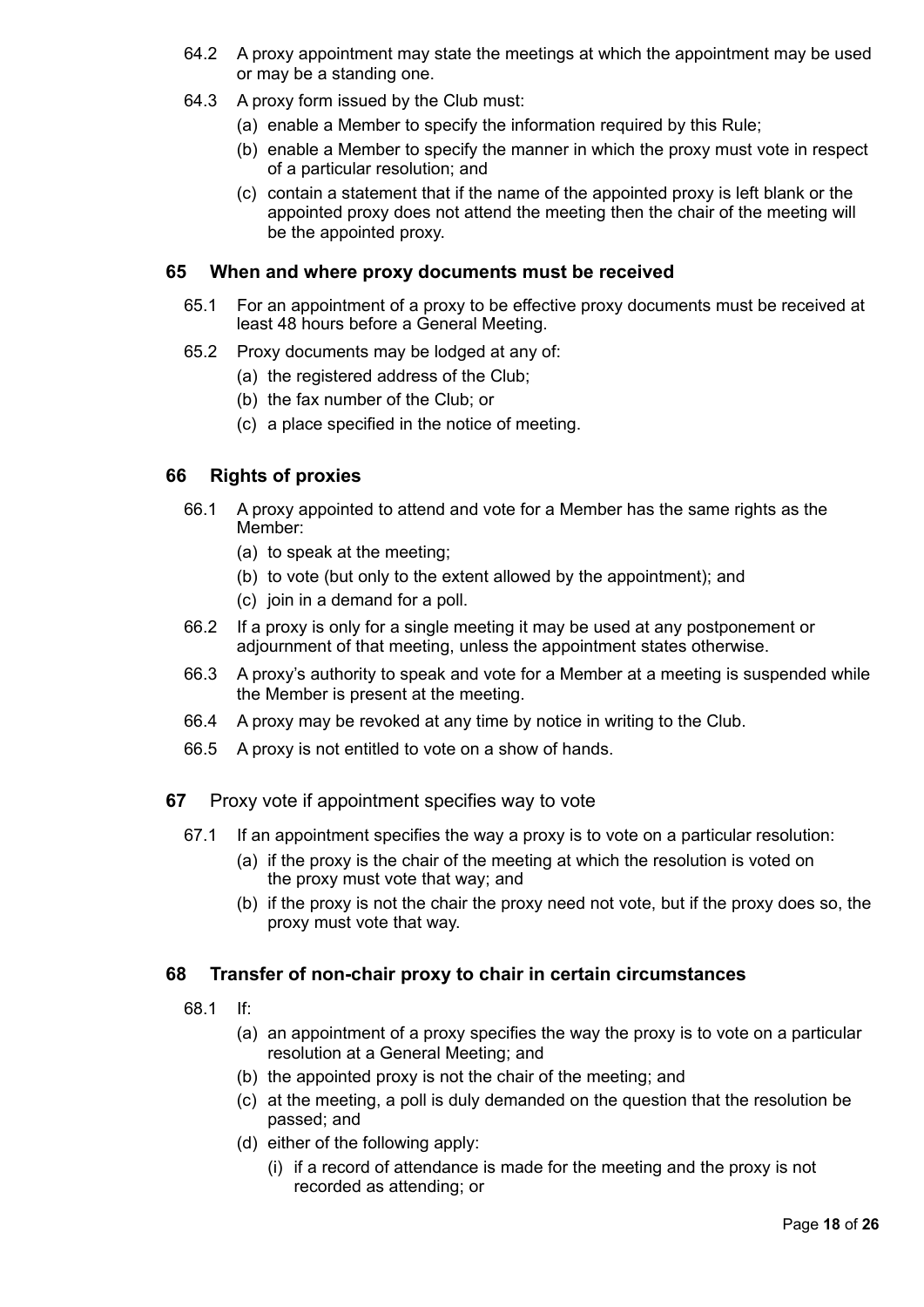(ii) the proxy does not vote on the resolution;

then the chair of the meeting is taken, before voting on the resolution closes, to have been appointed as the proxy for the purposes of voting on the resolution at that meeting.

#### **69 Proxy vote valid even if Member dies, revokes appointment etc.**

- 69.1 Unless the Club has received written notice of the matter before the start or resumption of the meeting at which a proxy votes, a vote cast by the proxy will be valid even if, before the proxy votes:
	- (a) the appointing Member dies;
	- (b) the Member is mentally incapacitated;
	- (c) the Member revokes the proxy's appointment; or
	- (d) the Member revokes the authority under which the proxy was appointed by a third party.

## **General Meetings**

#### **70 Who can call a General Meeting**

- 70.1 A General Meeting may be called:
	- (a) by resolution of the Board;
	- (b) by 2 or more Directors;
	- (c) by 5% of Voting Members in accordance with the Act by request to the Club and stating proposed resolutions. If the Club fails to call a General Meeting pursuant to this Rule then 50% of the members who made the request may, in accordance with the Act, call and arrange to hold the meeting themselves; or
	- (d) as required by the Act.

#### **71 Notice**

- 71.1 Notice of a General Meeting must be given in accordance with the Act to:
	- (a) all Voting Members;
	- (b) all Directors;
	- (c) the auditor of the Club.
- 71.2 Except as provided in the Act;
	- (a) at least 21 days notice must be given of a General Meeting other than an AGM; and
	- (b) at least 28 days notice must be given of an AGM.
- 71.3 A notice of General Meeting must:
	- (a) set out the place, date and time of the meeting and, if the meeting is to be held in two or more places, the technology that will be used to facilitate the holding of the meeting in that manner;
	- (b) state the general nature of the business to be dealt with at the meeting;
	- (c) if a Special Resolution is to be proposed, set out the intention to propose the Special Resolution and clearly state the resolution;
	- (d) if the meeting is initiated under Rule 70.1(c), include a statement signed by the requesting Voting Members in accordance with the Act;
	- (e) include any other information required by the Act.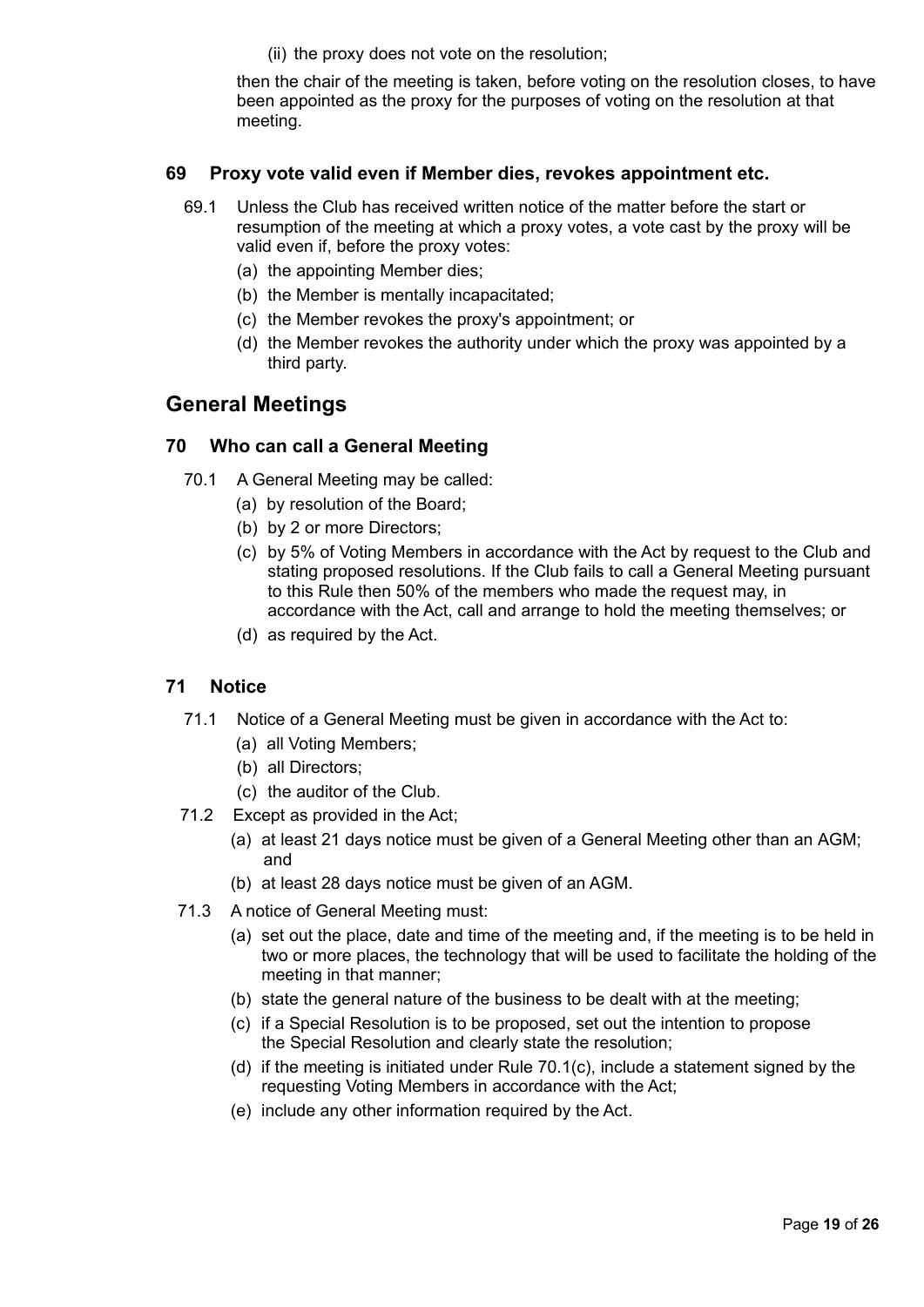## **72 Accidental omission or non-receipt of notice**

72.1 The accidental omission to give notice of the convening, cancellation or postponement of a General Meeting or non-receipt of such a notice by any person entitled to notice, does not invalidate any resolution passed at the meeting or at a postponed meeting or the cancellation or postponement of the meeting.

## **73 Postponement or cancellation**

- 73.1 The Board may cancel or postpone a General Meeting to a date and time determined by them subject to the following:
	- (a) written notice of cancellation or postponement of a General Meeting must be given individually to all persons entitled to a notice of General Meeting and must specify the reason for cancellation or postponement;
	- (b) a notice postponing the holding of a General Meeting must specify:
		- (i) a date and time for the holding of the rescheduled meeting;
		- (ii) a place for the holding of the meeting which may be either the same as or different from the place specified in the notice convening the meeting; and
		- (iii) if the meeting is to be held in two or more places, the technology that will be used to facilitate the holding of the meeting in that manner.
	- (c) the number of days from the giving of a notice postponing the holding of a General Meeting to the date specified in that notice for the holding of the postponed meeting must not be less than the number of days' notice of a General Meeting required to be given by this Constitution; and
	- (d) the only business that may be transacted at a postponed General Meeting is the business specified in the notice convening the original General Meeting.

#### **74 Quorum**

- 74.1 The quorum for a General Meeting is the number of Voting Members equal to twice the maximum number of Directors per Rule 37.1, plus one.
- 74.2 In determining whether a quorum is present proxies must not be counted.
- 74.3 An item of business may not be transacted at a General Meeting unless a quorum is present when the meeting proceeds to consider it.
- 74.4 If a quorum is not present within 30 minutes after the time for the meeting set out in the notice of meeting:
	- (a) where the meeting was called by the Members or upon the requisition of Members, the meeting is dissolved; or
	- (b) in any other case, the meeting is adjourned to the date, time and place the Board specify. If the Board does not specify one or more of those things, the meeting is adjourned to:
		- (i) if the date is not specified the same day in the next week;
		- (ii) if the time is not specified the same time; and
		- (iii) if the place is not specified the same place.
- 74.5 If a quorum is not present at the time appointed for the adjourned meeting, the meeting is dissolved.

## **75 Chair**

- 75.1 The President is chair of a General Meeting.
- 75.2 Where there is no President or the President is not present within 30 minutes after the time appointed for the commencement of the meeting or is unable or unwilling to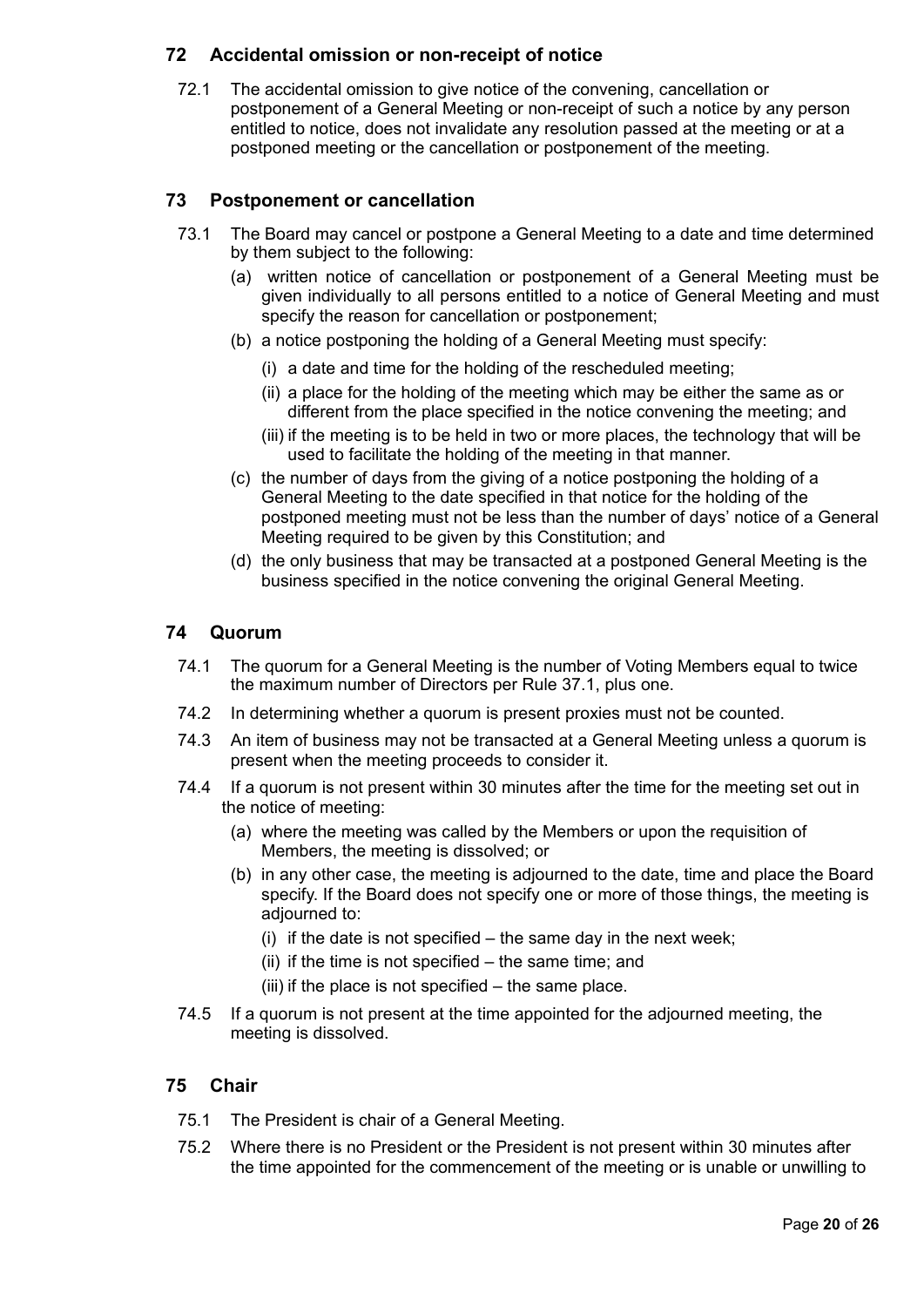act the following may preside as chair of the meeting (in descending order of precedence):

- (a) the Commodore;
- (b) a Director chosen by a majority of the Directors present;
- (c) a Voting Member chosen from a majority of the Voting Members present.
- 75.3 The chair shall adjourn a General Meeting if the Voting Members present with a majority of votes at the meeting agree or direct that the chair shall do so.

#### **76 No other business**

76.1 No business other than that stated in the notice of meeting or permitted or demanded by the Act may be transacted at a General Meeting.

#### **77 How many votes a Member has**

- 77.1 At a General Meeting each Voting Member has:
	- (a) 1 vote on a show of hands in person; and
	- (b) 1 vote on a poll either in person or by proxy.

#### **78 Objections to right to vote**

- 78.1 A challenge to a right to vote at a General Meeting:
	- (a) may only be made at the meeting; and
	- (b) must be determined by the chair, whose decision is final.

#### **79 Passing resolutions**

79.1 Unless otherwise required by this Constitution or the Act, all resolutions of the Club other than Special Resolutions are ordinary resolutions which are passed if more than 50%, except where stated otherwise in this Constitution, of the votes cast by Members entitled to vote are in the affirmative.

#### **80 How voting is carried out**

- 80.1 A resolution put to the vote at a General Meeting must be decided on a show of hands unless a poll is demanded or a poll is required by this Constitution or the Act.
- 80.2 Before a vote is taken the chair shall inform the meeting whether any proxy votes have been received and how the proxy votes are to be cast.
- 80.3 On a show of hands, a declaration by the chair is conclusive evidence of the result. Neither the chair nor the minutes need to state the number or proportion of the votes recorded in favour or against.

#### **81 When and how polls must be taken**

- 81.1 A poll on the election of a chair or on the question of an adjournment must be taken immediately.
- 81.2 A poll demanded on a matter other than the election of a chair or the question of an adjournment must be taken when and in the manner the chair directs.
- 81.3 A poll must be taken for the appointment or removal of Directors.

#### **82 When a poll is effectively demanded**

82.1 At a General Meeting, a poll may be demanded by: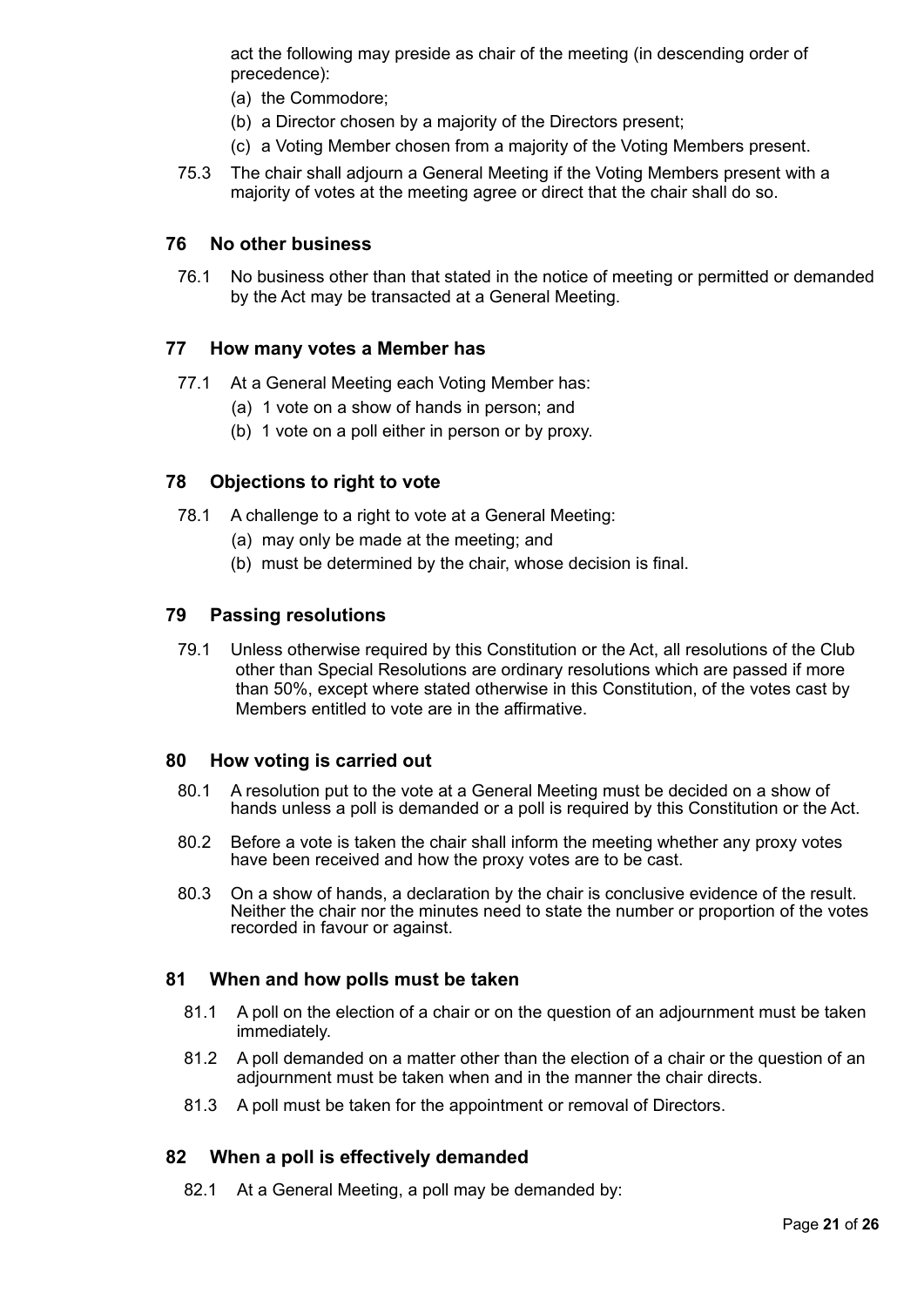- (a) Voting Members with at least 5% of the votes that may be cast on the resolution; or
- (b) at least 3 Voting Members;
- (c) the chair.
- 82.2 A poll may be demanded:
	- (a) before a vote is taken;
	- (b) before the voting results on a show of hands are declared; or
	- (c) immediately after the voting results on a show of hands are declared.
- 82.3 In Rule 82.1(a) the number of votes that may be cast is the total number of Voting Members as at the midnight before the poll is demanded.

#### **83 Poll procedure**

- 83.1 Subject to the Act, a poll must be taken in the manner and at the time the chair of the meeting directs.
- 83.2 The result of the poll is a resolution of the meeting at which the poll was demanded.
- 83.3 The demand for a poll does not prevent a meeting from continuing for the transaction of any business other than that on which a poll has been demanded.

#### **84 Chair has no casting vote**

84.1 The chair shall have only the voting rights attached to his class of membership, if any. In the event of an equality of votes a new poll must be taken.

#### **85 Validity of prior act**

85.1 A Rule made or resolution passed by the Club in General Meeting does not invalidate any prior act of the Board that would have been valid if that Rule or resolution had not been made or passed.

## **AGM**

#### **86 AGM**

- 86.1 The Club must hold an AGM in accordance with the Act no later than 5 months after the end of financial year.
- 86.2 The AGM will be held at a date and venue determined by the Board.
- 86.3 The chair of the AGM must allow a reasonable opportunity for the Members as a whole at the meeting to ask questions about or make comments on the management of the Club.
- 86.4 If the Club's auditor or the auditor's representative is at the meeting, the chair must allow a reasonable opportunity for the Members as a whole at the meeting to ask the auditor or that representative questions relevant to the conduct of the audit and the preparation and content of the auditor's report.

#### **87 Annual Documents**

- 87.1 If a Member has lodged a request to receive Annual Documents in accordance with the Act then those documents must be sent to the Member before or with the notice of General Meeting for the AGM and in accordance with Rule 92.
- 87.2 The notice of General Meeting for the AGM must include a notice that copies of Annual Documents are available on request.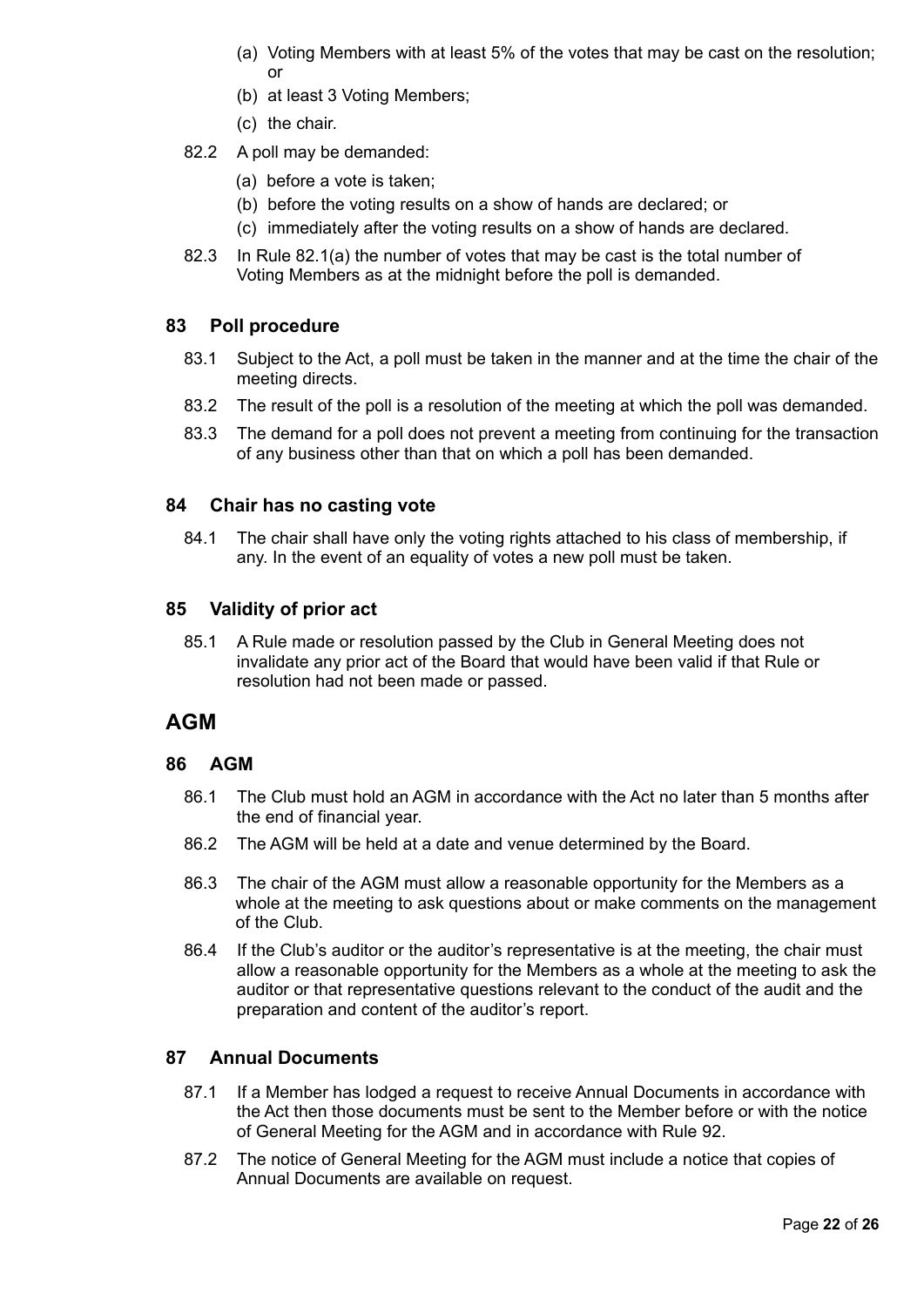# **Officers**

## **88 Indemnity**

88.1 To the extent permitted by the Act, the Club indemnifies every person who is or has been an Officer against any liability incurred by that person in his capacity as an **Officer** 

#### **89 Insurance**

89.1 To the extent permitted by the Act, the Club may pay, or agree to pay, a premium for a contract insuring a person who is or has been an Officer against liability incurred by the person in that capacity, including a liability for legal costs.

#### **90 Liability**

90.1 To the extent permitted by the Act an Officer is not liable for the act, neglect or default of any other Officer or for joining in any act or for any other loss, expense or damage which arises in the execution of the duties of his office unless it arises through his own dishonesty or other unlawful conduct.

#### **91 Secretary**

91.1 A Secretary holds office on the terms and conditions, including as to remuneration, that the Board determines.

## **General**

#### **92 Service of documents**

- 92.1 Documents required by this Constitution or by the Act to be sent to Members must be served:
	- (a) by post to the address of the Member recorded in the Register; or
	- (b) if a Member has advised the Secretary of an alternative address which may be an electronic address, to that alternative address.

## **93 Prohibited payments to Officers and employees**

93.1 No payment or benefit may be made to an Officer or employee of the Club by way of commission or allowance calculated by reference to a quantity or value of goods sold or purchased unless authorised by the Board.

#### **94 Audit**

- 94.1 The Board shall cause the accounts of the Club to be audited in accordance with the requirements of the Act.
- 94.2 A registered company auditor must be appointed.
- 94.3 The remuneration of the auditor must be fixed and the auditor's duties regulated in accordance with the Act.

#### **95 Club to keep accounts**

95.1 The Board shall cause the Club to keep accounts of the business of the Club in accordance with the requirements of relevant legislation.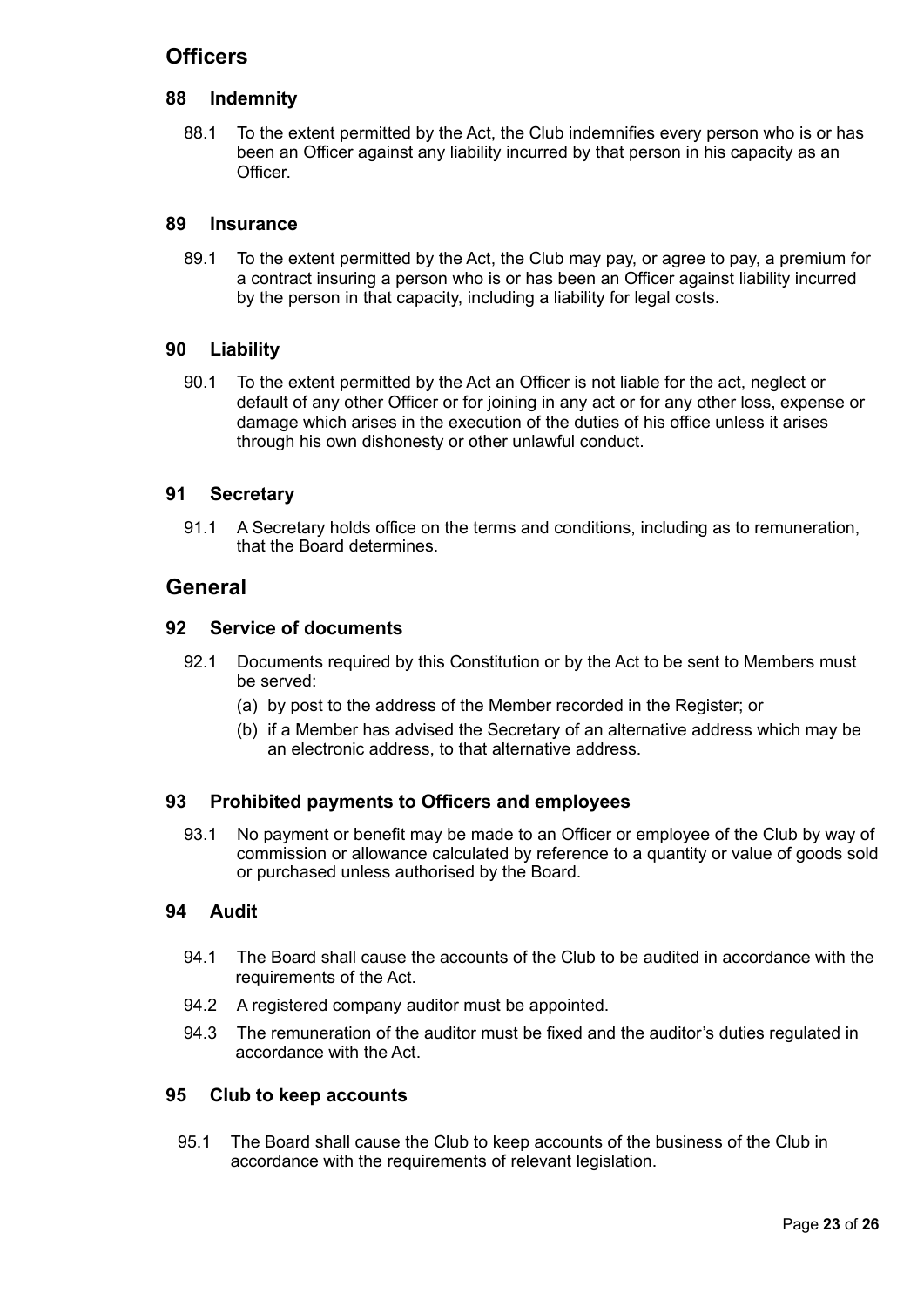#### **96 Minutes to be kept**

- 96.1 The Board shall keep minute books in which they record within 1 month:
	- (a) proceedings and resolutions of meetings of Members;
	- (b) proceedings and resolutions of Board meetings;
	- (c) resolutions passed by Members without a meeting;
	- (d) resolutions passed by the Board without a meeting;
	- (e) all appointments of Officers;
	- (f) the names of Directors present at each meeting of the Board and each General Meeting;
	- (g) in the case of a technology meeting, the nature of the technology used; and
	- (h) all other matters required by the Act to be recorded in the minute books, including each notice and standing notice given by a Director of a material personal interest.
- 96.2 The Board shall ensure that minutes of a meeting are signed within a reasonable time after the meeting by one of the following:
	- (a) the chair of the meeting; or
	- (b) the chair of the next meeting.
- 96.3 The Board shall ensure that minutes of the passing of a resolution without a meeting are signed by a Director within a reasonable time after the resolution is passed.

#### **97 Inspection of books**

- 97.1 Members are entitled, on written application to the Board, to inspect records of the club relating to a matter of particular concern to the Member.
- 97.2 The following records shall not be made available under Rule 97.1:
	- (a) records which are commercially sensitive;
	- (b) records which relate to disciplinary matters concerning other members; or
	- (c) records which contain personal data on other Members or Club employees.
- 97.3 Records that are to be made available to the Member shall be presented within a reasonable period of time.
- 97.4 Copies of records shall not be made without the consent of any two Directors.

#### **98 Executing Documents**

- 98.1 The Club executes a document with its common seal if the seal is fixed to the document and the fixing of the seal is witnessed by:
	- (a) two Directors; or
	- (b) one Director and the Secretary.
- 98.2 The Club may execute a document without using a common seal if the document is signed by:
	- (a) two Directors; or
	- (b) one Director and the Secretary.
- 98.3 The Club may execute a document as a deed if the document is expressed to be executed as a deed and is executed in accordance with Rules 98.1 or 98.2.
- 98.4 The same person may not sign a document in the dual capacities of Director and Secretary.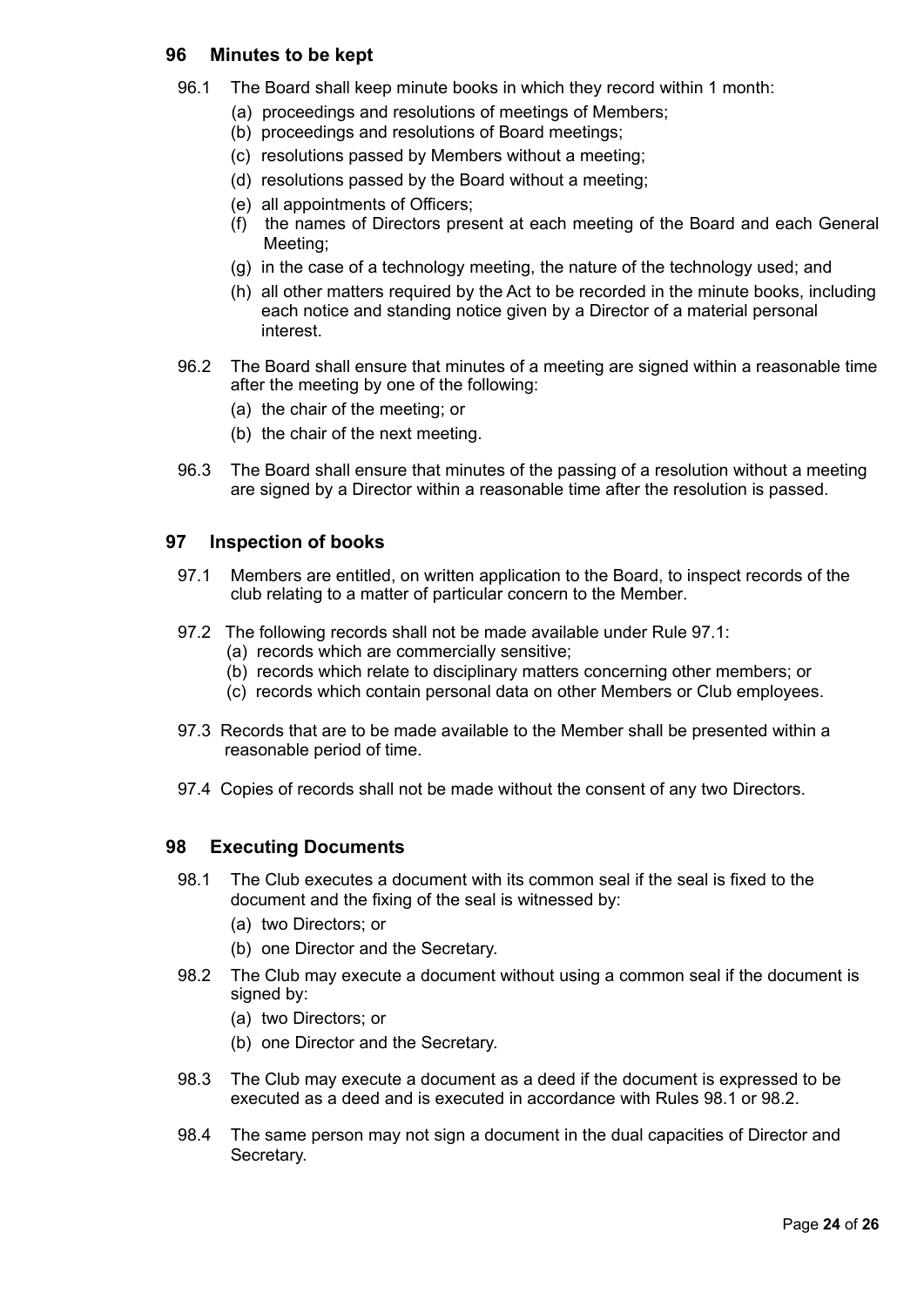- 98.5 A Director may not sign a document as a Director where the document relates to a contract, arrangement, dealing or other transaction in which he has a material personal interest unless he has declared that interest under Rule 47.1 and his signing has been authorised by a resolution of the Board.
- 98.6 Rules 98.1 and 98.2 do not limit the ways in which the Directors may authorise documents (including deeds) to be executed on behalf of the Club.

#### **99 Inadvertent omissions**

99.1 If some formality required by this Constitution is inadvertently omitted or is not carried out the omission does not invalidate anything, including any resolution, which but for the omission would have been valid unless it is proved to the satisfaction of the Board that the omission has directly prejudiced any Member financially. The decision of the Board is final and binding on all Members.

#### **100 Winding up**

- 100.1 If upon the winding up or dissolution of the Club any property remains, after satisfaction of all its debts and liabilities, that property must not be paid to or distributed among the Members but must be given or transferred to some other institution or institutions determined by the Members at or before the time of dissolution which has similar objects to the Club and which prohibits the distribution of its income and property among its Members.
- 100.2 If the Members do not make the necessary determination under Rule 100.1, the Club may apply to the Supreme Court to determine the institution or institutions.

#### **101 Patron and Vice Patrons**

- 101.1 At the AGM one person may be elected to the position Patron of the Club.
- 101.2 At the AGM one or more persons may be elected to the position of Vice Patron of the Club.
- 101.3 The term of office for Patron and Vice Patrons is until the next AGM.
- 101.4 The Patron and Vice Patrons shall, during their term of office, be entitled to the same privileges as a Full Member except that they shall not be Voting Members unless already a Voting Member.
- 101.5 Patrons and Vice Patrons shall not be required to pay membership fees.

#### **102 Club's flags, burgee and badges**

- 102.1 The Club's colours shall be green and gold.
- 102.2 The Club's flags, burgees and badges may only be altered, discontinued or others adopted in lieu of or in addition to by the passing of a Special Resolution.
- 102.3 A Member shall not permit any Club burgee, flag, or badge to be worn by a boat unless the Member is in command.
- 102.4 A Flag Officer shall not permit the flag of his office to be worn by a boat unless the Flag Officer is in command.